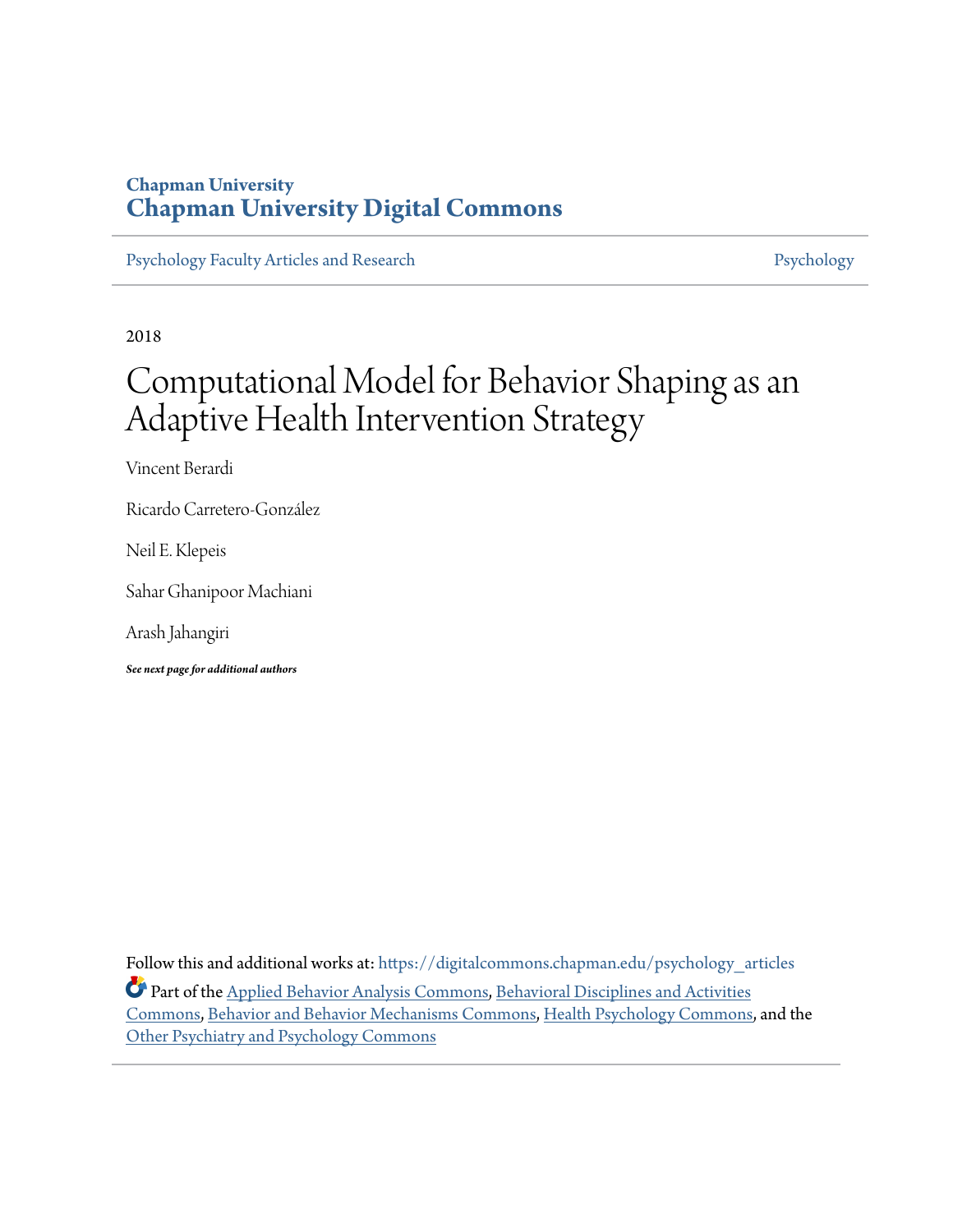## Computational Model for Behavior Shaping as an Adaptive Health Intervention Strategy

## **Comments**

This is a pre-copy-editing, author-produced PDF of an article accepted for publication in *Translational Behavioral Medicine* following peer review. The definitive publisher-authenticated version

Berardi, V., Carretero-González, R., Klepeis, N. E., et al. (2018). Computational model for behavior shaping as an adaptive health intervention strategy. *Translational Behavioral Medicine, 8*(2), 183–194. doi: 10.1093/ tbm/ibx049

is available online at [DOI:10.1093/tbm/ibx049](https://doi.org/10.1093/tbm/ibx049).

**Copyright** Oxford University Press

## **Authors**

Vincent Berardi, Ricardo Carretero-González, Neil E. Klepeis, Sahar Ghanipoor Machiani, Arash Jahangiri, John Bellettiere, and Melbourne Hovell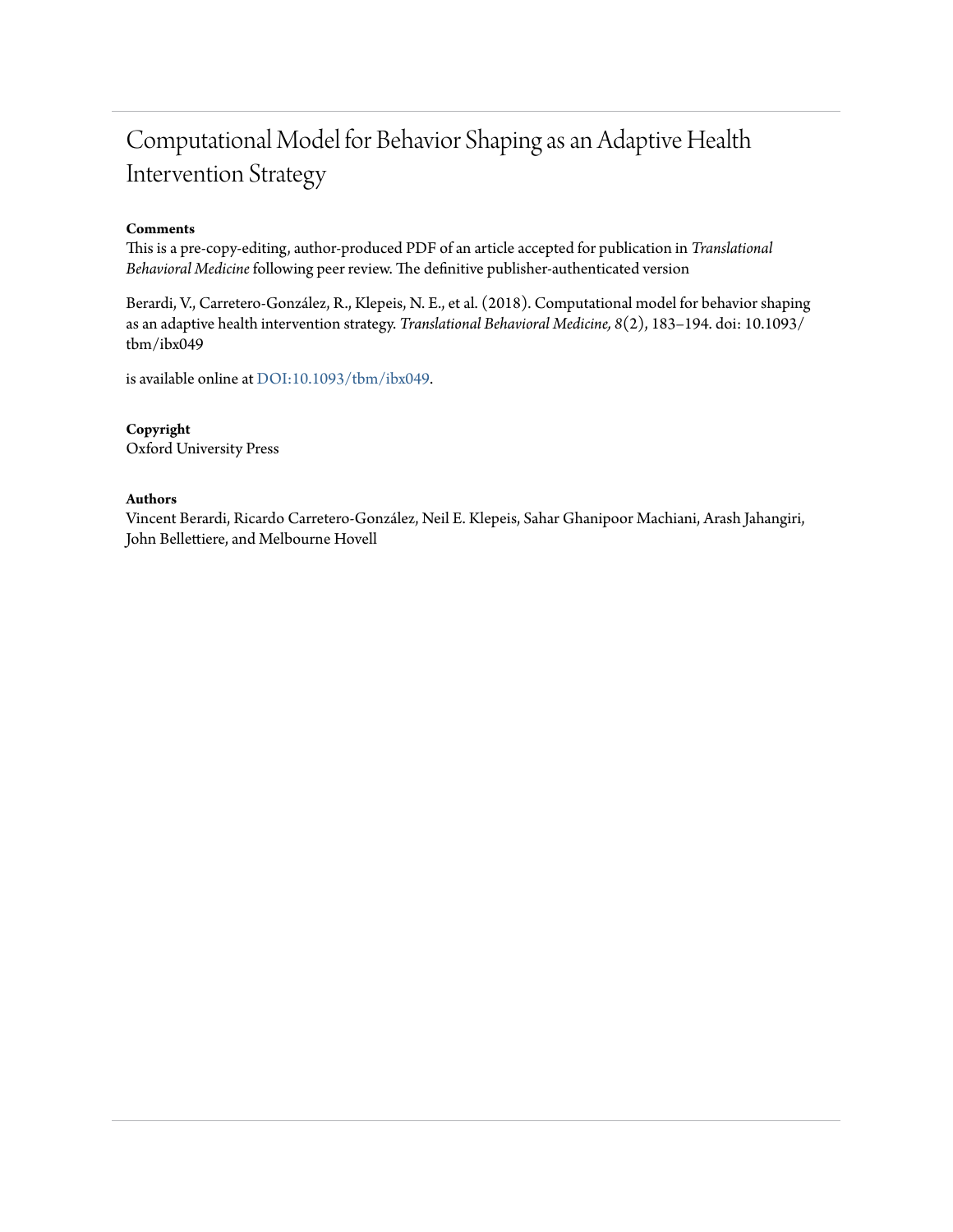Computational Model for Behavior Shaping as an Adaptive Health Intervention Strategy

V. Berardi<sup>1</sup>, R. Carretero-González<sup>2</sup>, N.E. Klepeis<sup>3</sup>, S. Ghanipoor Machiani<sup>4</sup>, A. Jahangiri<sup>4</sup>, J. Bellettiere<sup>3</sup>, M. Hovell<sup>3</sup>

<sup>1</sup>Chapman University, Department of Psychology

<sup>2</sup>San Diego State University, Department of Mathematics and Statistics

<sup>3</sup>San Diego State University, Center for Behavioral Epidemiology and Community Health <sup>4</sup>San Diego State University, Department of Civil, Construction, and Environmental

## Engineering

**Compliance with Ethical Standards:** The authors have no potential conflicts of interest. These findings have not been previously published and this article has not been submitted for review elsewhere. The data within has not been reported before. The authors have full control of all primary data and agree to allow TBM to review upon request. This article does not contain any studies with human participants or animals performed by any of the authors. Therefore,

informed consent, Helsinki compliance, and IRB approval are not applicable.

**Acknowledgment:** Research reported in this publication was supported by NHLBI of the

National Institutes of Health under award number R01HL103684. The content is solely the responsibility of the authors and does not necessarily represent the official views of the National Institutes of Health.

**Corresponding Author:** Vincent Berardi, Chapman University, Psychology Department, 1 University Drive, Orange, CA 92866, USA. Email: berardi@chapman.edu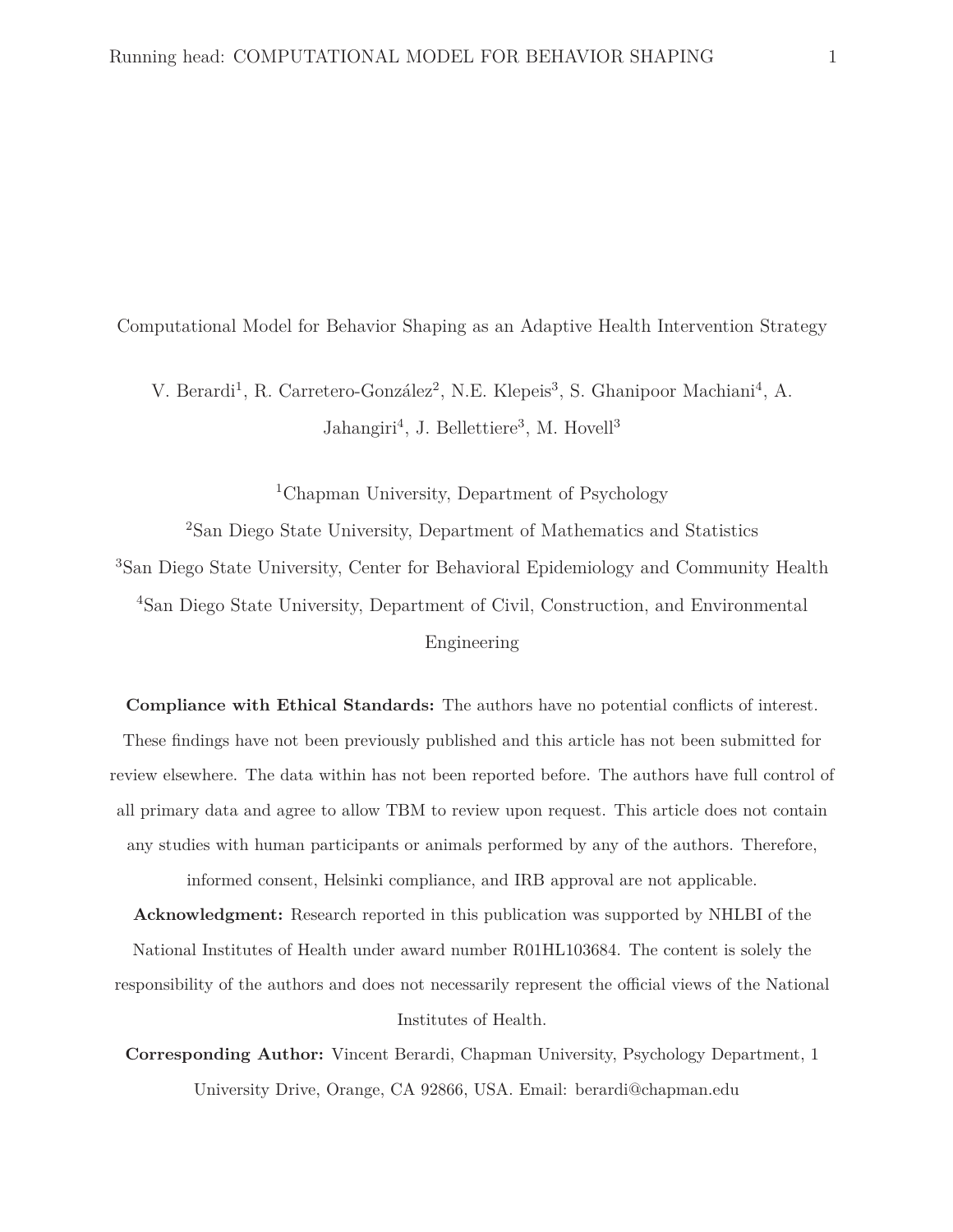Computational Model for Behavior Shaping as an Adaptive Health Intervention Strategy

#### **Introduction**

## **Behavior Shaping in Health Interventions**

The leading causes of death and disease in the United States are modifiable behavioral factors such as tobacco use, poor diet, physical inactivity, alcohol consumption, and avoidable injuries [1, 2]. Studies have indicated that preventable, extrinsic factors contribute *>*70-90% of lifetime cancer risks [3]. Consequently, enormous gains to public health are achievable through behavior-altering interventions. Most behavioral interventions, though, generate limited, short-lived effects [4], partly due to the reliance on episodic assessments of behavior captured by tools such as counseling sessions, ecological momentary assessments, surveys, and discrete direct observations. In contrast, recent advances in mobile technology have enabled the development of just-in-time, adaptive interventions (JITAIs) that have the potential to improve upon the shortcomings associated with traditional trials [5, 6]. JITAIS typically use assessment technology that is capable of observing and recording behavior in a natural environment on a near-continuous basis over a long period of time. By pairing intensive data collection with analytic systems capable of real-time decision making, JITAIs enable interventions to be provided on an ongoing basis and automatically adapt in response to participants' varying behaviors, environmental contexts, and past history. This process is hypothesized as an ongoing two-way conversation between patients and providers. While still in the preliminary stages, adaptive interventions have been implemented to, for example, encourage physical activity [7], assist with in-home living for older adults [8], and manage HIV medication adherence [9].

The implementation of JITAIs can be enhanced by consideration of the precise mechanisms by which interventions should adapt in response to participants' behavior. Often, adaptation strategies are developed in an ad-hoc fashion with little consideration of theoretical underpinnings, despite findings indicating that adherence to established theory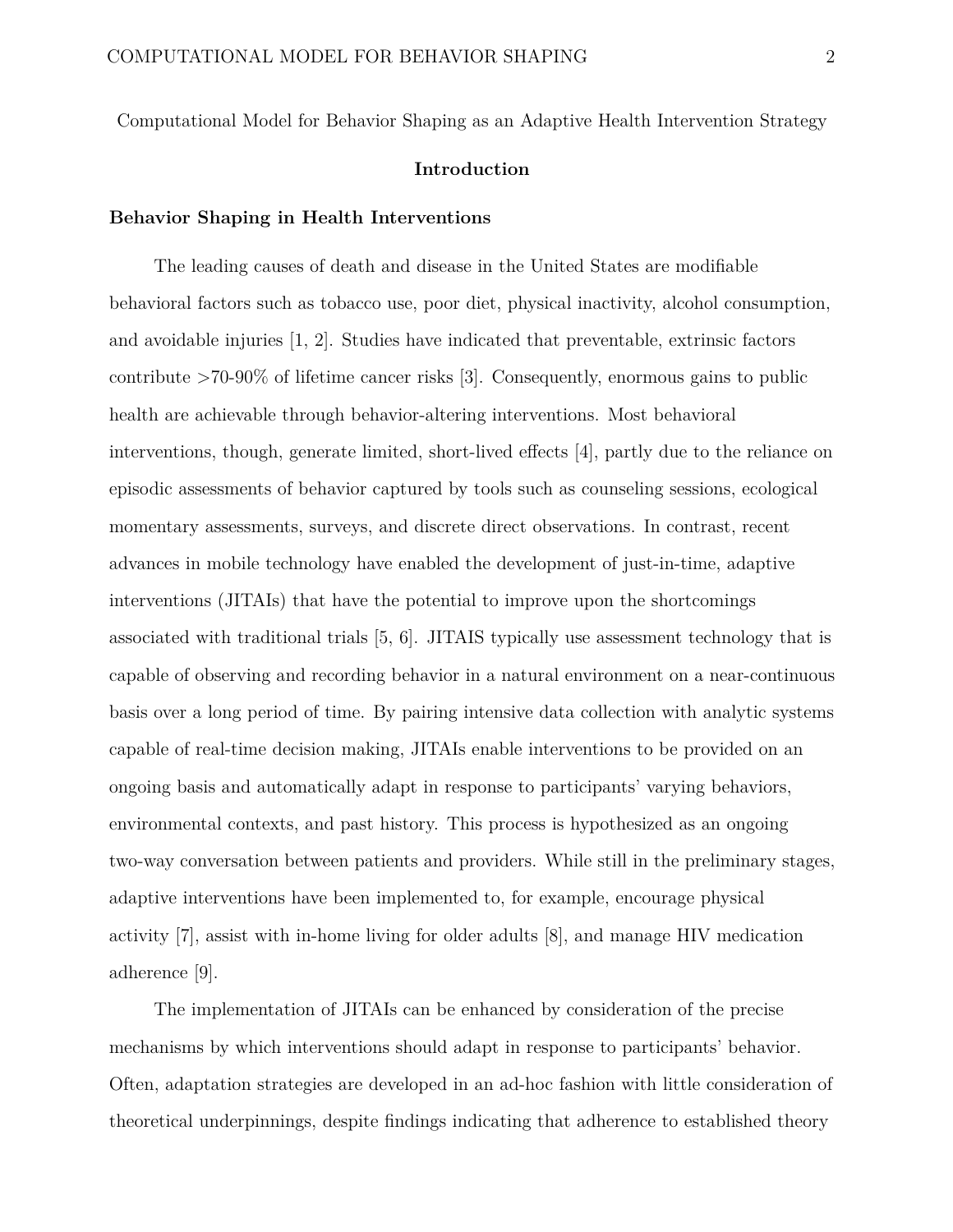can increase the efficacy of behavioral interventions [10]. Current behavioral theories provide little insight in this regard since they rarely consider behavior as a dynamic entity [11]. Introducing theoretically-sound, responsive adaptation strategies will likely lead to more effective interventions and, furthermore, can generate results that will allow the underlying theories to be refined. One possible adaptation strategy with a theoretical foundation is *behavior shaping*, defined as the process whereby a targeted behavior is gradually cultivated via the differential reinforcement of successive approximations to the target [12]. When implementing this procedure, the range of behaviors that are reinforced narrows with time. [See Fig. 1i)]. The shaping process can lead to complex behaviors that would otherwise not be emitted as quickly or at all. In a traditional shaping scenario, a practitioner must discriminate which behaviors are sufficiently similar to the target behavior in order to receive reinforcement and determine the optimal time to discontinue the reinforcement associated with crude approximations. The withholding of reinforcement produces a temporary extinction condition that might occasion novel or differential rates of behavior that are appropriate for shaping. This process typically occurs in a controlled environment such as classroom or training center. Proficiency in performing these tasks arbitrate the ultimate effectiveness of shaping routines and specialists such as teachers and coaches do this as an art. JITAIs, though, offer the opportunity to precisely gauge behavior on a nearly constant basis and to continually assess its similarity to a target behavior. This enables shaping procedures to be automatically implemented in a much wider variety of contexts than has typically been possible [13]. Many behaviors are reliably shaped throughout society. For instance, the entire educational system can be viewed as a high-level shaping procedure where successively close approximations to proficiency in certain disciplines are reinforced as individuals proceed through each grade. Subsequent to these formal shaping protocols, the environment continues to shape behavior, albeit under less predictable schedules. For example, education is reinforced by the admission to college and subsequent employment. In contrast, behavior shaping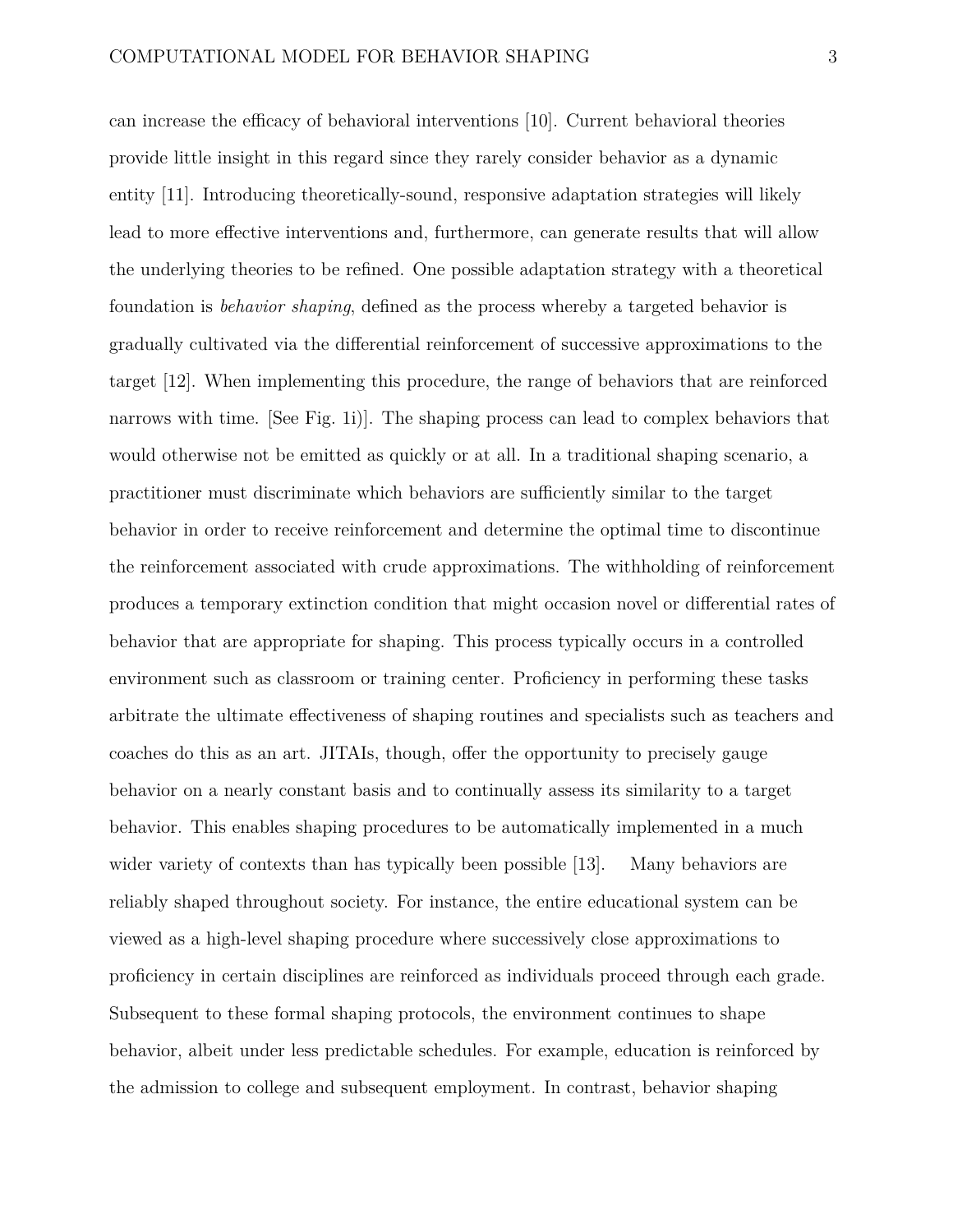routines that would be deployed in JITAIs, at least during this preliminary stage, are likely to be rudimentary and not have the benefit of a host of strong, supporting contingencies. In some cases, such as when attempting to shape tobacco smoking cessation, the opposite may even be true and environmental factors could discourage the target behavior. The extent to which simple shaping procedures deployed within a natural environment would be successful in producing elevated levels of healthy human behavior is an open question that this manuscript begins the process of addressing.

Outside of the JITAI domain, the effectiveness of behavior shaping in humans has been reliably demonstrated in areas ranging from promoting motor activity in patients recovering from strokes [14] to improving dental treatment acceptance among children [15] to the management of cellular service consumption [16]. For individuals with autism, shaping has been used to promote socio-emotional functioning [17], to aid in toilet training [18], to increase the duration of sustained attention [19], and to develop social-cueing skills [20]. The latter of these examples utilized automatic behavior assessment features similar to those that are required for JITAIs.

## **Behavior Shaping and Computational Models**

Using computational models to assess the effectiveness of behavior shaping routines in JITAIs is an attractive preliminary approach since it allows for the components of complex systems to be efficiently isolated and manipulated. Methodologies can be explored, tweaked, and sometimes abandoned without the complications associated with their real-world counterparts. The ultimate aim of the procedure presented herein is to leverage the insight gained within simplified, digital domains to develop increasingly more realistic controlled laboratory experiments and subsequent real-world trials, which will all share a common theoretical underpinning. This will allow behavior shaping programs to be designed with a degree of theoretical fidelity [10] that has been absent in this area thus far.

There is a rich history of implementing digital shaping programs within reinforcing learning models that are popular in the realm of artificial intelligence (AI) research. For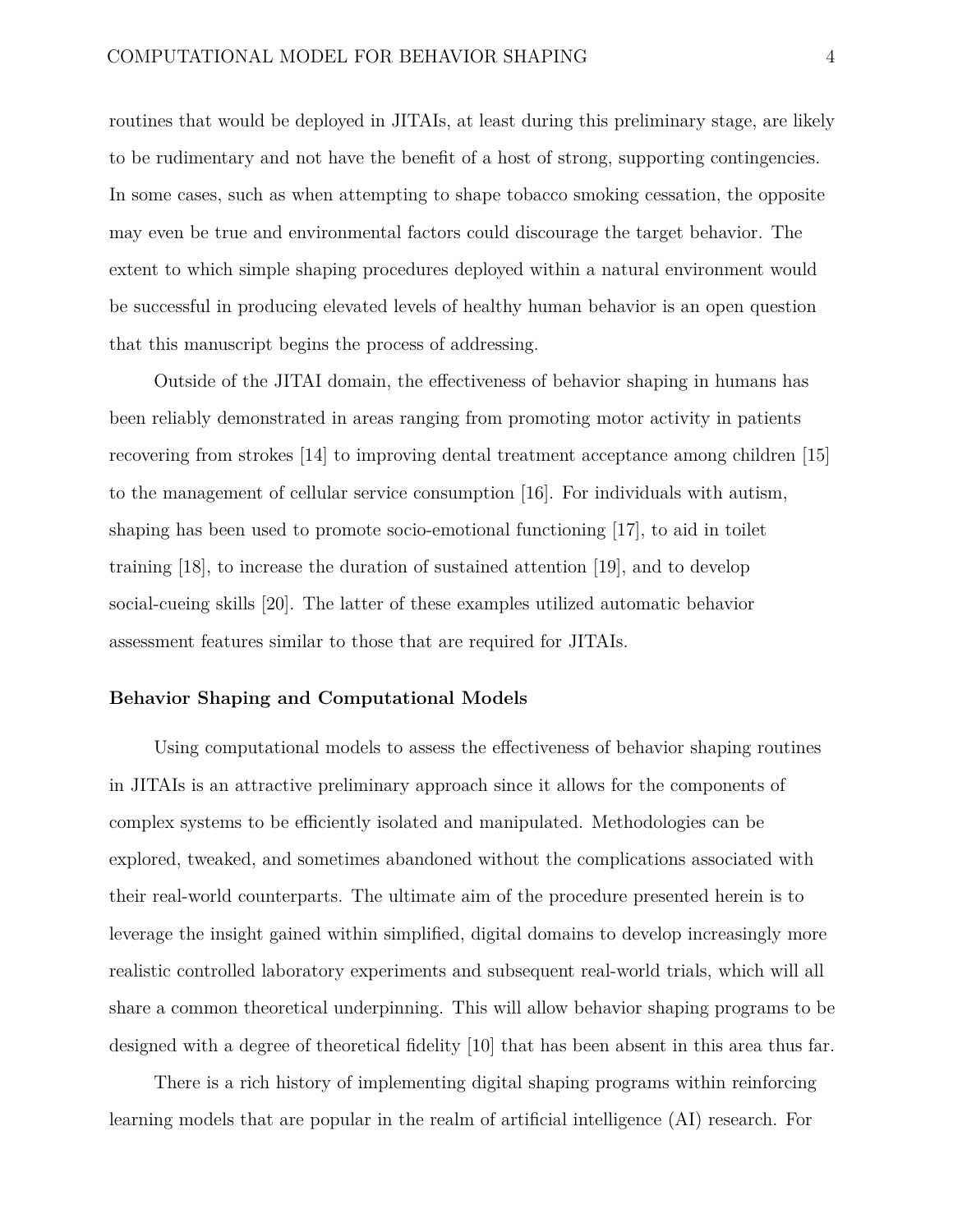example, behavior shaping routines have been implemented in reinforcement learning schemes within computational models of bicycle riding [21] and navigating a rod around obstacles [22]. In addition to experiments occurring in a virtual environment, shaping has also been included within the reinforcement learning protocol for robots learning to simulate foraging and other survival behaviors [23, 24]. The shaping protocols in these reinforcement learning models typically consist of having the agent preliminarily complete a simplified version of the full target task and demonstrating that this priming increases the rate at which the target behavior is acquired. In contrast to the hypothesized implementation of shaping within JITAIs, these shaping routines have only a rudimentary temporal component and do not adapt over time, which limits their generalizability to the JITAI domain.

Due to the shortcomings of the existing computational shaping routines discussed above, this paper aims to develop computational models that are suitable for a JITAI framework. This is accomplished by modifying McDowell's evolutionary model of behavior dynamics [25] by incorporating behavior shaping. In accordance with Darwinist principles, the McDowell model emits a stream of behaviors chosen from a population via a system of selection, reproduction, and mutation, a process that may be equivalent to reinforcement learning [26]. As will be detailed below, this is an abstract model that considers a digital organism emitting generic behaviors. The absence of specificity regarding behaviors and targets is an attractive feature since, as opposed to the behavior-specific AI reinforcement learning tasks described above, it enables findings to be generalized to many different JITAIs. As described in Table 1, the McDowell computational model has consistently produced results that agree with many material world experimental findings. In the case of temporally-adaptive behavior shaping routines, the appropriate real-world experiments required for model comparison have not yet been performed. The results outlined within this paper lay the groundwork for the development of such experiments that will allow the consistency of computational and material-world findings to be assessed in order to inform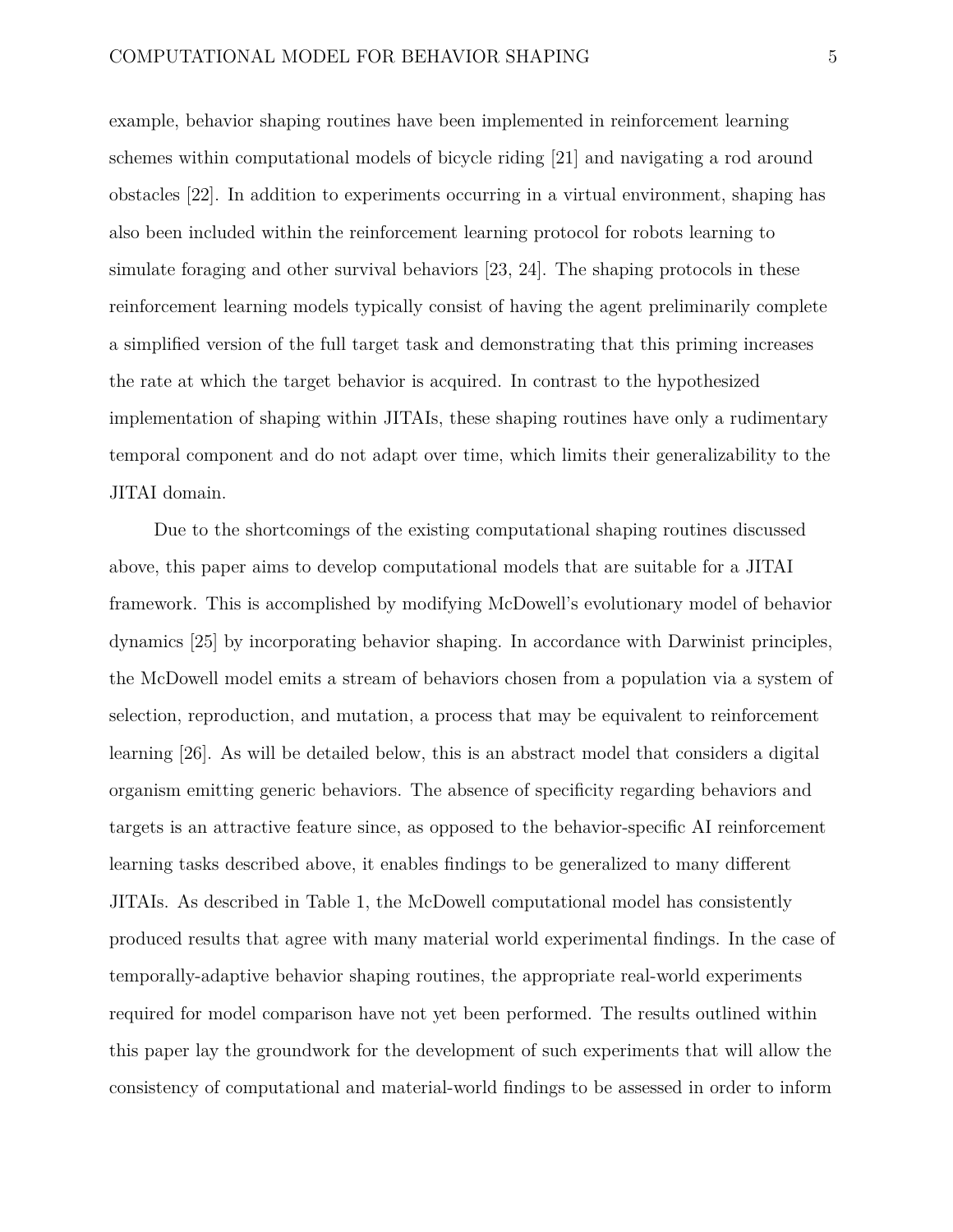behavior shaping JITAIs.

## **Behavior Shaping in McDowell Model**

## **Summary of Previous Work**

Mcdowell's model [25] considers a hypothetical digital organism whose behavior evolves over time according to low-level rules informed by principles of behavior. This foundation defines the relationship between the emission of a behavior and its consequence, as specified by the probability of this behavior being emitted in the future. In a process similar to agent-based modeling, the interaction of these rules for various behaviors are simulated via computational experiments that produce emergent, higher-order results that cannot be extrapolated by solely examining the structure of the rules. The system is entirely decentralized without explicit considerations of global outcome and has stochasticity built into it. Drawing on the parallels between operant behavior and natural selection, model components are presented in evolutionary terms.

The behavior of the digital organism evolves over time according to the algorithm illustrated in Fig. 1ii) and now described. Each behavior is associated with a unique integer within the interval [0,1000] and at each time step a repertoire of 100 behaviors is active. The integers are stratified into behavior classes, one or more of which represents a targeted class which contains behaviors that are eligible to receive reinforcement when emitted. The experiments detailed herein include three classes: Class I: [0,494], Class II: [495,505],and Class III: [506,1000], the second of which is the target class. The range of integers defining behaviors, the size of the active repertoire and the specification of the reinforced class can be freely chosen. At each time step, the probability that a particular class of behavior is emitted is given by the proportion of total behaviors within the repertoire that correspond with this class. Based on the probabilities calculated for each class, one class is selected at random for emission. The specific behavior from within the class that is emitted is randomly selected from the behaviors in the repertoire associated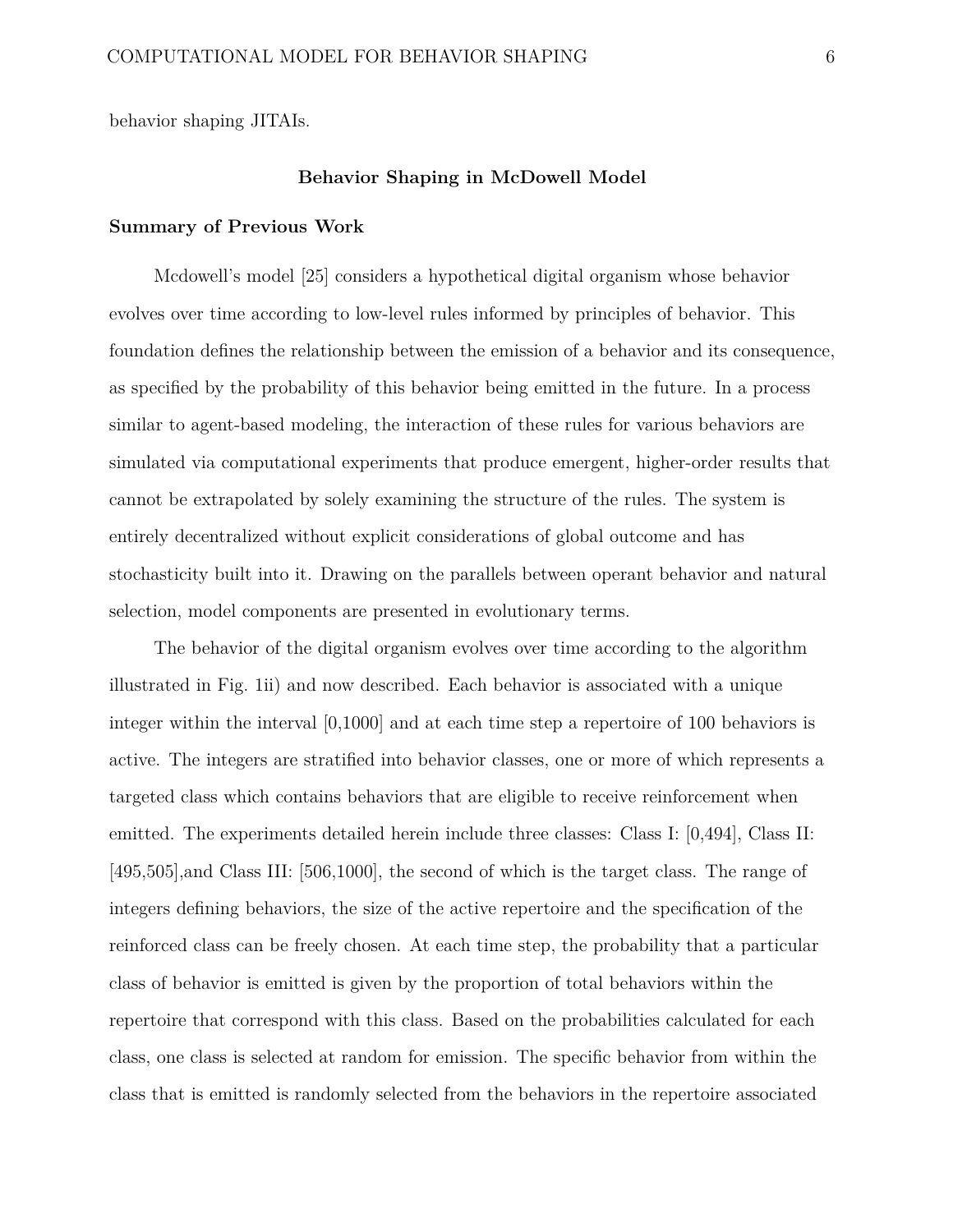with this class. To create the behavioral repertoire at the next time step so this procedure can be iterated, "parent" behaviors are selected from the current behavioral repertoire and "cloned" and "mutated" to generate a new set of 100 behaviors comprising the new repertoire. The full details of this process are detailed in Ref. [25] and in the Appendix A, which describes deviations from the methodology outlined in Ref. [25].

The computational model includes a reinforcement component, which allows behavior shaping to be introduced. Reinforcement is defined as the delivery of a stimulus contingent upon performance of a behavior which results in the increased probability of future occurrences of this behavior and *others similar to it* [27]. This construct is included in the model as follows. If the emitted behavior is from the target class, a reinforcement schedule is consulted to determine whether this behavior should be reinforced. If reinforcement should occur, the emitted behavior is characterized as "fit" and the fitnesses of the other behaviors in the repertoire are based on their similarity (i.e., distance) to the reinforced behavior. A fitness function, fully detailed in Ref. [25], is then used to select the parent behaviors for the next repertoire that are similar to the emitted, reinforced behavior with preference given to the most similar behaviors. As a result, after cloning and mutation, the behaviors comprising the repertoire at the next time step will be similar to emitted behavior, satisfying the definition for reinforcement. If the emitted behavior is not reinforced, the parent behaviors are selected at random.

## **Operationalizing Behavior Shaping**

The primary focus of the research summarized in this manuscript is to operationalize the construct of behavior shaping within the McDowell computational model so that digital experiments concerning its optimal implementation can be performed. To simulate the reinforcing of successive approximations to a target behavior, the McDowell model was modified so that a class of behaviors wider than the target behavior class was reinforced. Since shaping requires, as time progresses, behaviors to be increasingly similar to the desired behavior in order to receive reinforcement, the width of this reinforcement class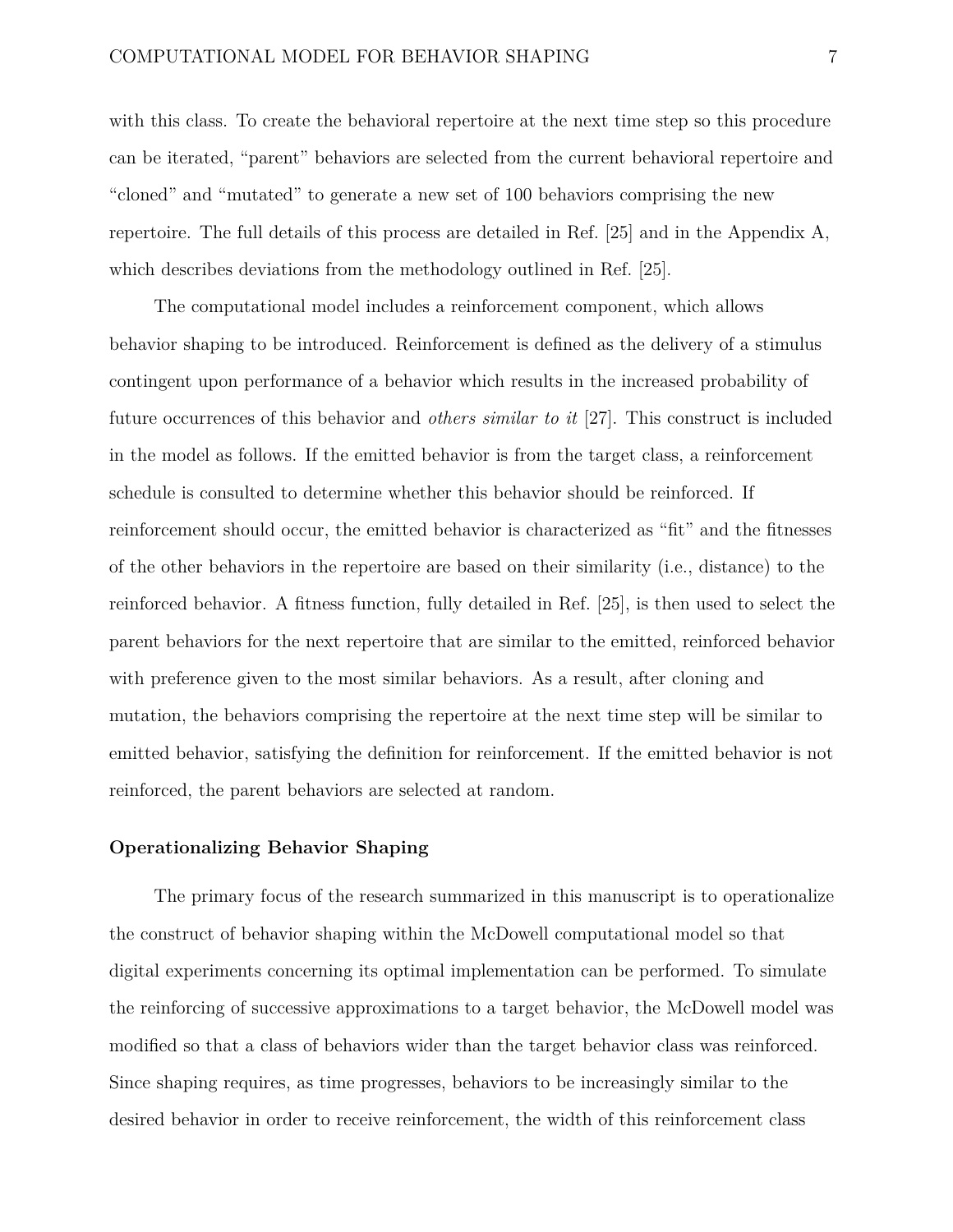was gradually tightened according to some non-increasing function  $w(t)$ . The reinforced class at any given time is defined as  $[500 - W, 500 + W]$ , where  $W = \frac{w(t)-1}{2}$ . It follows that  $w(t) = 11$  defines the reinforcement of only the targeted behavioral class [495,505]. To ensure that the reinforced class is defined by integers, all values of  $w(t)$  are rounded to the nearest odd integer. As the behaviors defining the reinforced class are updated according to  $w(t)$ , the other classes must be updated as well. Class I is thus defined as [0*,* 500 *− W −* 1] and Class III is defined as [500 + *W* + 1*,* 1000]. This study aims to identify  $w^*(t)$ , the function that *optimally* narrows the reinforcement class towards the target class.

## **Discrete Shaping Procedure**

The simplest shaping procedures start with a reinforcement window that is wider than the target window and tighten it at discrete time point(s), which can be summarized by treating  $w(t)$  as a step function. Several example step functions chosen for exploration and denoted as  $w_n(t)$  for  $n = 1...6$  are shown in Fig. 2. Panel i) in this figure represents the baseline case where only the target behavior class  $(w(t) = 11)$  is reinforced at all times. Figures 2ii) and iii), are denoted as 1-step shaping procedures. In this case, the class [489-511]  $(w(t) = 22)$  was initially reinforced and then the reinforcement window was reduced to the target class at  $t = 60$  and  $t = 120$ , respectively. Figures 2iv) and v), illustrates 2-step shaping procedures and Fig. 2vi) illustrates a 3-step shaping procedure.

Figure 2vii) depicts the results generated by these shaping functions. The metric shown is the percentage of target behaviors in the behavior repertoire at each time step. To account for stochasticity in the system, this value is averaged over 5,000 simulations. After approximately 50 time steps, each of the shaping procedures produces higher levels of the target behavior than does  $w_1(t)$ , where only the targeted class was reinforced. This demonstrates that the operationalization of shaping within the computational algorithm is functioning as expected since higher levels of behavior were eventually produced relative to the scenario where only the target behavior class was reinforced.  $w_2(t)$  and  $w_3(t)$  are both 1-step functions that utilize the same two reinforcement windows, but spend a different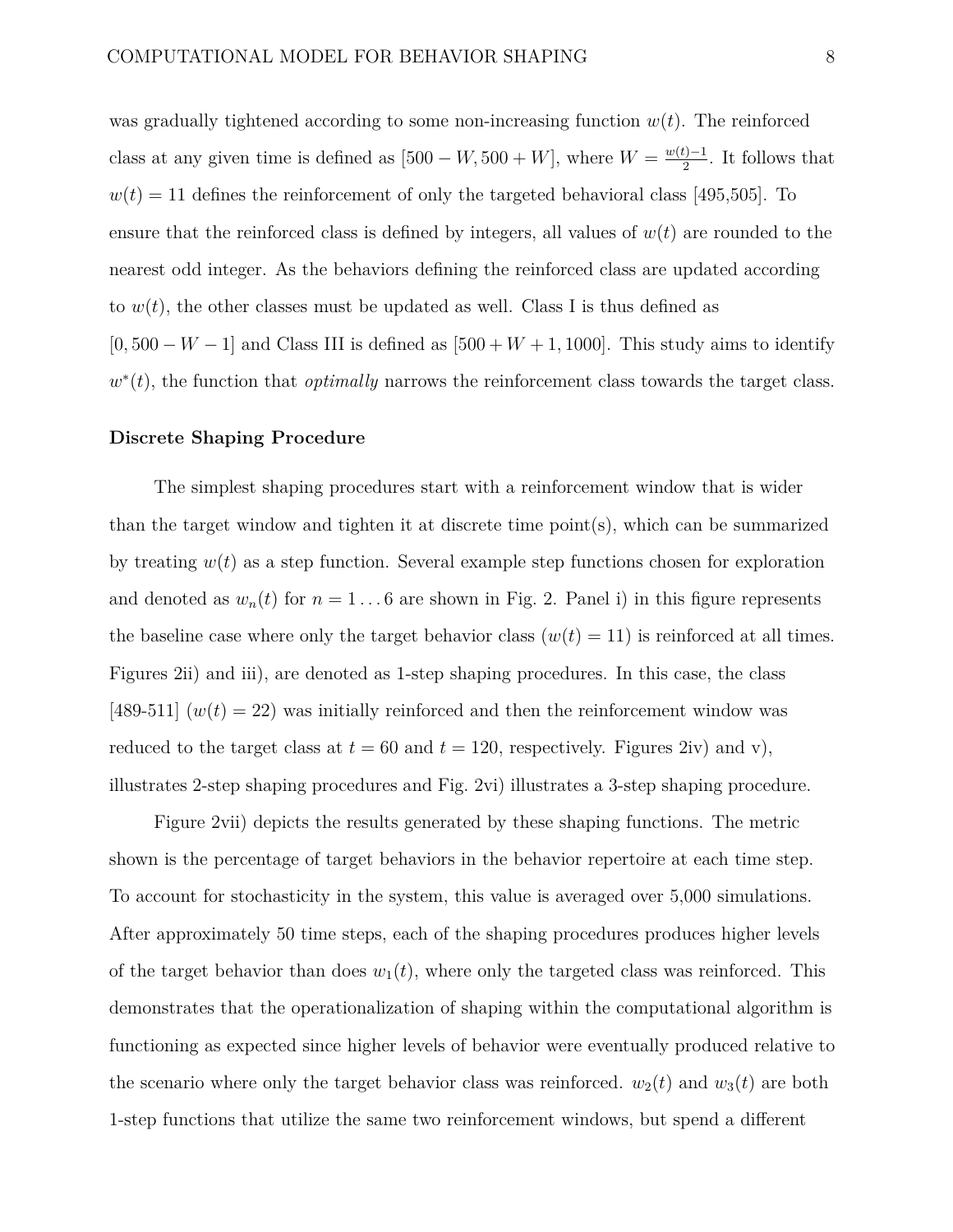amount of time in each window. The different results for these functions demonstrate the effect of this temporal feature on results. The 3-step function  $w_6(t)$  produced a higher level of target behavior than the 2-step functions  $w_4(t)$  and  $w_5(t)$ , which in turn produced a higher level of behavior than the 1-step functions. Taken together, these results indicate that continuously narrowing the reinforcement with time, as opposed to the discrete contraction used in this section, might lead to more pronounced behavior change.

## **Continuous Shaping Procedure**

The first step in the continuous shaping procedure is to develop functions that can be used to guide the reinforced class width. These functions are analogous to those illustrated in Fig. 2, but are continuous and nonlinear. The following, generic piecewise function is used:

$$
w(t) = \begin{cases} A(1 - e^{bt}) + w_0 & t \le t_f \\ w_c & t > t_f, \end{cases}
$$
 (1)

where  $w_0$  is the initial width of the reinforcement class, *b* is an exponential loss/gain parameter,  $A$  is the distance between the horizontal asymptote and  $w_0$ , and  $t_f$  is the time at which the target reinforcement width is met. For  $t > t_f$ , only behaviors within the target behavior class are reinforced. To ensure that  $w(t)$  is continuous, the restriction  $w(t_f) = w_c$  is established, which leads to the condition  $A \equiv \frac{w_c - w_0}{1 - e^{bt_f}}$  $\frac{w_c - w_0}{1 - e^{bt}f}$ .

In Eq. (1), negative values of *b* correspond to concave-up functions, which represent an initial rapid decrease in the reinforced class. Positive values of *b* correspond to concave-down functions, representative of a gradual initial decrease in the reinforced class along with a rapid narrowing of the reinforced class later in time. For  $b = 0$ , the non-constant component of *w*(*t*) is undefined. However, a linear Taylor expansion about  $b = 0$  shows that, in the limit, this function can be approximated by a straight line crossing through the two points  $(0, w_0)$  and  $(t_f, w_c)$ , i.e. the slope is  $\frac{w_c - w_0}{t_f}$  and the *y*-intercept is  $w_0$ . Therefore, when  $b = 0$  the reinforced class is narrowed at a constant rate. Figure 3i) illustrates the qualitative shape of Eq. (1) for different values of *b*.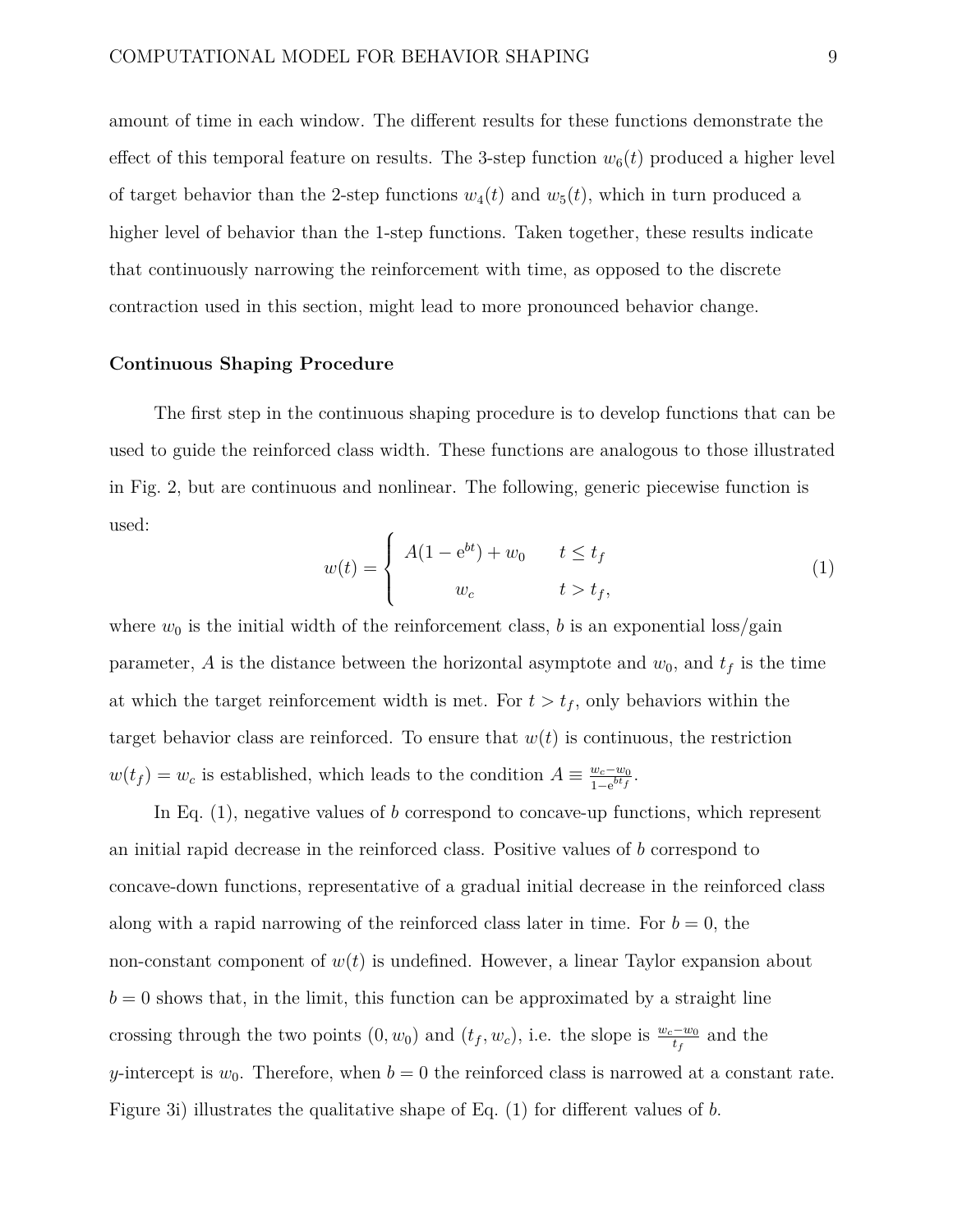In order to fully define Eq. (1), values for  $t_f$ ,  $w_c$ ,  $b$ , and  $w_0$  are required. The chosen target behavior class of [495,505] corresponds to  $w_c = 11$ .  $t_f$  was set equal to 100 and the simulations were run until  $t = 250$ . These three values are free parameters of the system. Exploratory analyses outside the scope of this manuscript indicated that different values for these parameters did not affect the qualitative nature of the findings detailed below. The computational experiments performed in this work explore the effects of varying  $w_0$ , the initial value of  $w(t)$  that can be interpreted as the maximal deviation from the target behavior that will result in reinforcement and *b*, the reinforcement window narrowing rate. The experiments were conducted for values of  $(b, w_0) \in B \times W_0$ , where *B* = [*−*0*.*2*, −*0*.*19*, ...,* 0*.*19*,* 0*.*2] and *W*<sup>0</sup> = [80*,* 120*, ...,* 200*,* 210].

## **Results of the Continuous Shaping Procedure**

Figure 4i) illustrates the target behavior level (measured as in Fig. 2vii) as the percentage of target behaviors in the behavioral repertoire at each time step (averaged over 5,000 simulations) versus time for selected values of  $(b, w) \in B \times W_0$ . For all cases, including those not shown in Fig. 4i), the evolution of target behavior proceeds in, roughly, three different ways. For certain sets of parameters, the percentage of target behavior increases rapidly at the onset of the simulations and then asymptotes. For other sets of parameters, the trajectory is sigmoid-like with a nearly constant low level of behavior followed by a large, rapid jump to a higher level of behavior that approaches an asymptote. The last class of behavior does not begin to increase until *t<sup>f</sup>* , when the target class is reached, and then increases gradually before asymptoting. To characterize the trajectory for the entire set of parameters, the following two metrics were calculated: 1.) the time at which the trajectory begins to increase, denoted by  $t_c$  and approximated by time at which a target behavior value equal to 15 is first breached [see horizontal dashed line in Fig. 4i)] and 2.) the asymptote as time approaches  $\infty$ , denoted by  $h_M$  and approximated by the maximum value a given trajectory realizes over the course of a simulation. The highest *h<sup>M</sup>* values summarized in Figs. 4iii) and v) are higher than the those produced by the discrete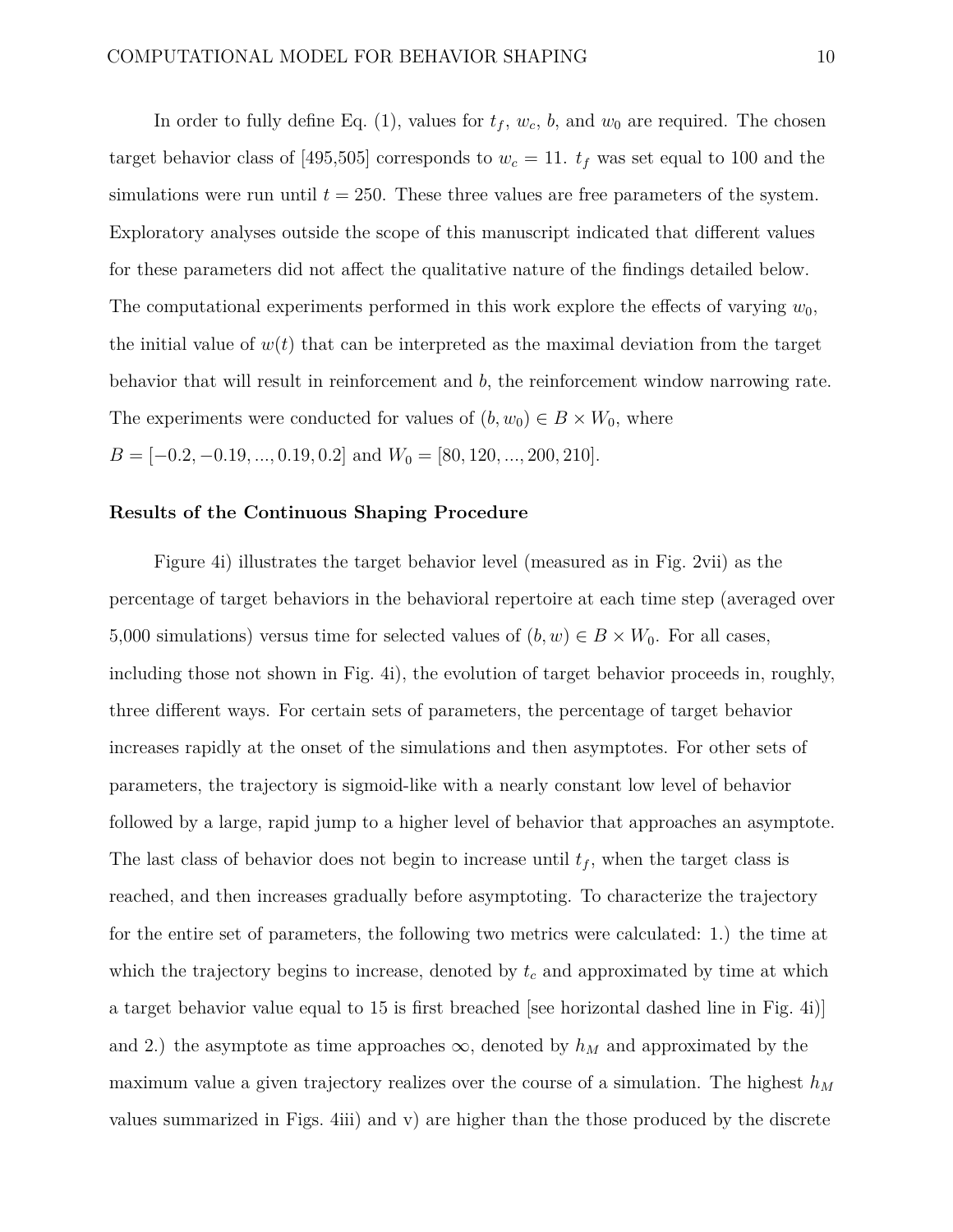shaping functions in Figure 2, demonstrating the superiority of continuous shaping procedure.

Figures 4ii) and iii) illustrate  $t_c$  and  $h_M$  over  $B \times W_0$ . The variation in target behavior associated with parameter *b*, the curvature of the function, is much greater than the variation associated with  $w_0$  for all metrics. For example, in Fig. 4ii), if *b* is fixed at zero and  $w_0$  is varied, the range of the  $t_c$  values is approximately 50 to 90 while if  $w_0$  is fixed at 150 and *b* is varied, *t<sup>c</sup>* ranges from approximately 20 to 120.

As summarized in Fig. 4ii), the smallest value for *t<sup>c</sup>* was 16, generated by six (*b, w*0) combinations, all located in the bottom-left corner of the figure. These are concave up shaping functions characterized by a rapid initial decrease in reinforcement class width followed by long time intervals with a width relatively close to  $w_c$ . High values for  $t_c$ , on the other hand, are produced by parameter combinations in the upper-right corner of Fig. 4ii), which represent  $w(t)$  functions that start relatively far from  $w_c$  and decrease very slowly until *t* is near  $t_f$ . Both of these results indicate that  $w(t)$ 's proximity to  $w_c$  is associated with a jump in the level of target behavior.

*h<sup>M</sup>* (the asymptotic height) changes dynamically and only a snapshot at a particular moment can be illustrated. For instance, Fig. 4iii) presents the results at  $t = t_f$ , where the maximum value is 51.2% of target behaviors in the repertoire, which is associated with the parameter set  $(b, w_0) = (-0.01, 130)$ . In this snapshot, the largest values of  $h_M$  are associated with nearly linear functions that have negative *b* values near 0. But *tc*, the time at which the trajectory jumps, is larger for these values of *b* than for large negative values of *b*. This represents competing effects where the target behavior trajectories that jump most quickly are not associated with highest levels of target behavior. To account for this competition between  $t_c$  and  $h_M$  in determining the overall levels of target behavior, the area under the trajectory curve (AUC) was also considered as a metric, as illustrated in Fig. 4iv). The maximum AUC is associated with  $(b, w_0) = (-0.06, 100)$  and in general, larger area values are associated with concave-up functions as opposed to concave-down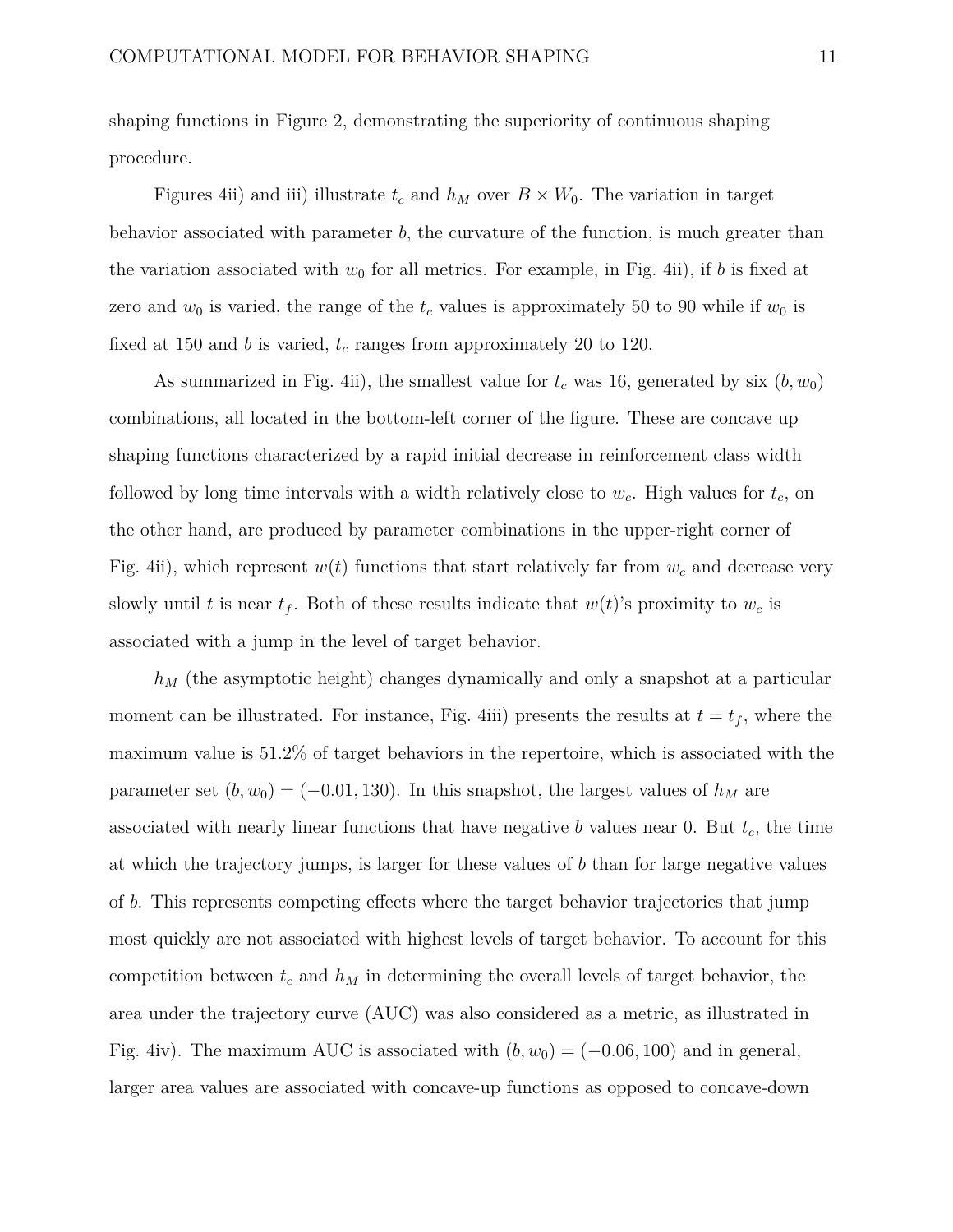functions.

The analyses described above were calculated at time  $t = t_f$ . As Fig. 4i) illustrates, many trajectories have not reached their maximum height at this time. At  $t = 250$ , which represents the end of the simulation, the trajectories have developed further and Fig. 4 v) and vi) illustrate  $h_M$  and AUC at this time. The concave-down functions associated with positive *b* values now have the highest *h<sup>M</sup>* levels, although the largest values are still associated with essentially linear functions. The highest values are also associated with larger *w*<sup>0</sup> values. This rightward shift in the graph is mirrored when considering the AUC, as shown in Fig. 4vi). In this case the maximum values is for  $(b, w_0) = (-0.01, 130)$ . The functions with negative *b* values, i.e. the concave-up shaping functions, jumped to elevated target behavior levels very quickly. While the concave-down functions take longer to jump, their *h<sup>M</sup>* values are higher. As longer time frames are considered, this elevated level of behavior outweighs the initial gains made by the concave-up functions and the AUC increases, as shown in Fig. 3ii). The maximum *h<sup>M</sup>* values, though, remain centered around  $b = 0$ , indicating that a linear function will ultimately result in the most target behavior.

To summarize, concave-up shaping functions (*b <* 0) produce rapid increases to asymptotic target behavior levels, but this asymptote is lower than that of linear  $(b = 0)$ and concave-down functions  $(b > 0)$ , particularly as the simulation runs for longer periods of time. The linear and concave-down shaping functions result in extended periods of a low rate of target behavior before jumping up to higher levels.

## **Effects of Model Parameter Variation**

## **Fixed Initial Behavioral Repertoire**

The results summarized in Fig. 4i) point to an upper limit for the horizontal asymptote of the behavior trajectories. The generic  $w(t)$  functions used in the continuous shaping procedure were selected to capture a range of concavity characteristics. It is possible that more complex shaping functions could ultimately lead to higher levels of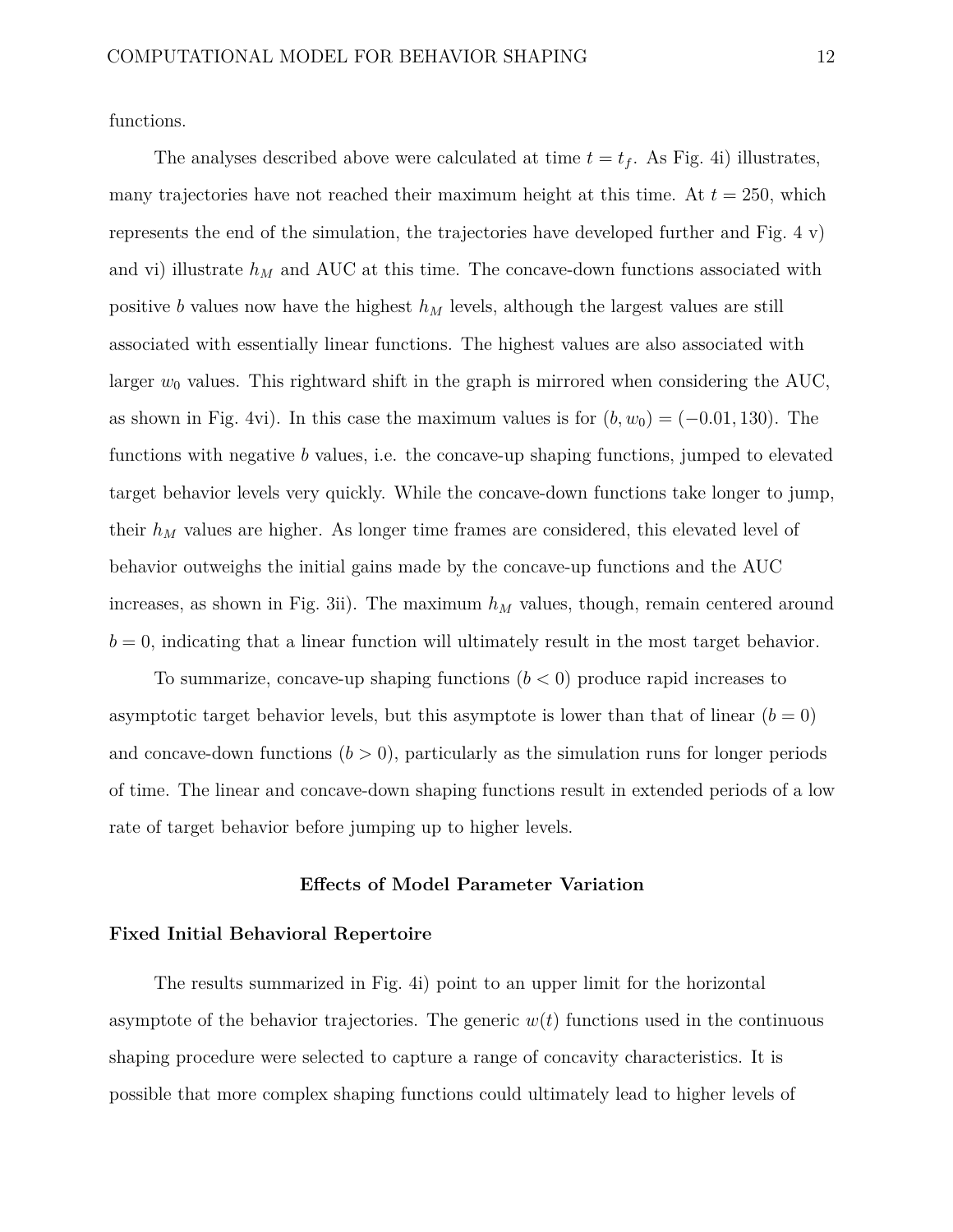targeted behavior. This section explores the level of targeted behavior supported by the computational model with the specific parametrization described in Appendix A. Simulations were performed where some portion of the *initial* behavioral repertoire was required from the outset to be from the target behavior class. This stands in contrast to the standard procedure where the initial behavior class is chosen at random. Furthermore, setting a fraction of the initial behavior class to the target behavior simulates a previous learning history for the organism, a scenario which more accurately reflects the real-world conditions to which this model can be applied.

Once a fraction of the initial behavioral repertoire was fixed, only behaviors within the targeted class were reinforced, i.e. there was no shaping. The behavior trajectories, averaged over 5,000 simulations, for various proportions are illustrated in Fig. 5. There appears to be an upper limit of approximately 65% for the asymptotic level of targeted behavior, even for the ideal case when *all* behaviors initially in the repertoire are target behaviors and each of these target behaviors are reinforced when emitted. This feature is due to the shaping and cloning procedures (see. Ref. [25] and Appendix A) which result in sufficient variance in the next generation of behaviors to ensure that non-target behaviors are included in the repertoire. Interestingly, beginning with 60% and 70% of the initial behavioral repertoire in the target class results in an overshoot of this asymptotic level, but eventually the rate of behavior decreases to the asymptote. In the simulations detailed thus far, asymptotes as high as approximately 55% have been observed. Given an upper limit of 65% and the fact that the standard shaping procedure begins with a random initial behavioral repertoire, it is not expected that alternate shaping functions would drastically improve the ultimate levels of behavior generated.

## **Parameter Variation within the Computational Model**

In all of the previously-detailed findings, a fixed-ratio 1 (FR1) reinforcement schedule was implemented, meaning that every time a behavior from the reinforcement class was emitted, it was reinforced. The effects of utilizing an FR3 schedule, where every third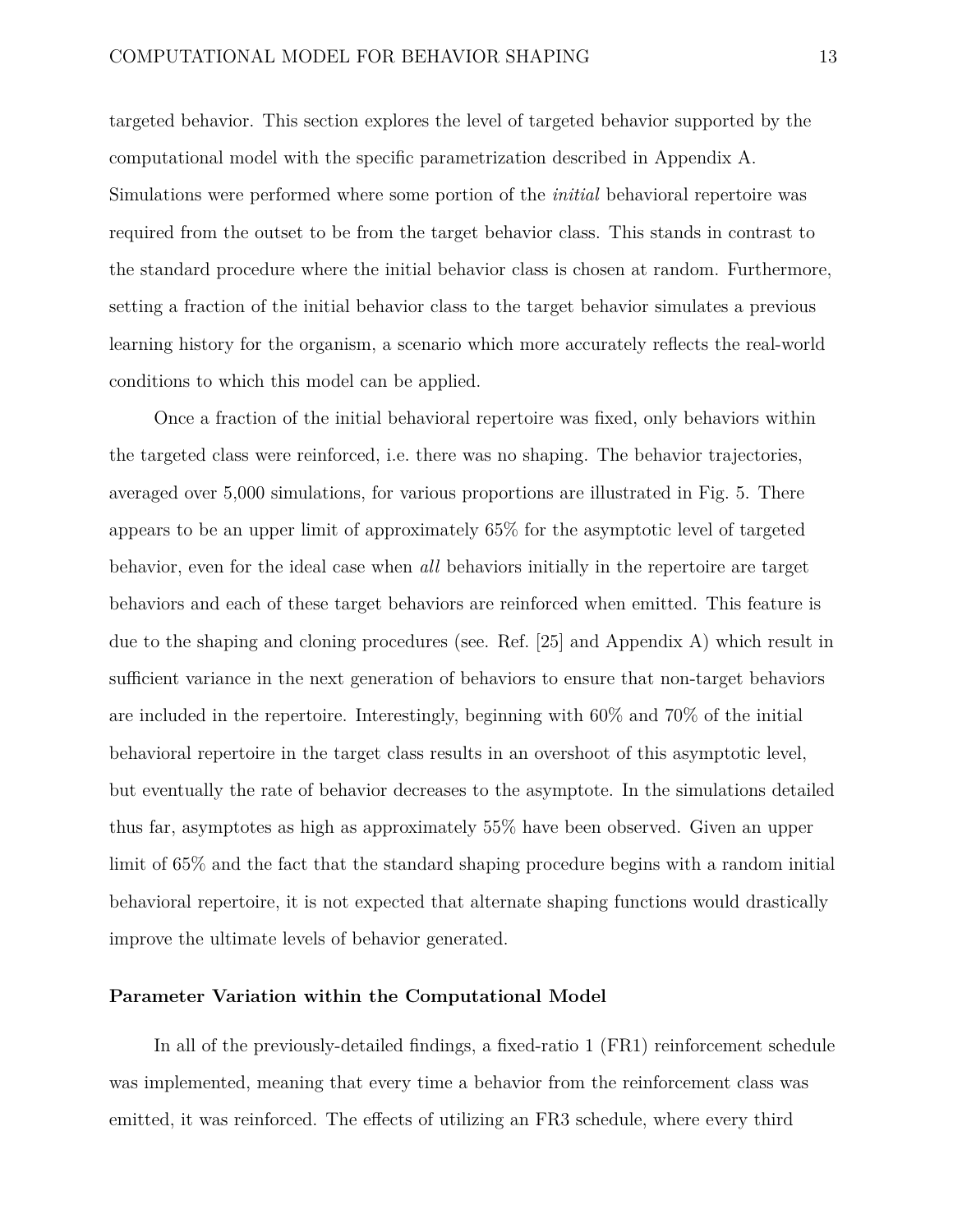reinforcable behavior that is emitted is reinforced, was also explored. Figure 6 illustrates the effects of this schedule, where differences compared with the previously-described results can be seen. As is expected with less reinforcement, the overall target behavior levels are lower. This effect is particularly pronounced for parameter sets pairing large, negative values of *b* with small values of  $w_0$  (i.e. the lower left corner of the figure), where *t<sup>c</sup>* values are much larger. It appears that the infrequent reinforcement coupled with a sharp initial reduction in reinforcement window does not result in sufficient reinforcement for shaping to be effective. This reinforcement schedule also resulted in the highest AUC values being more localized around  $b = 0$  than was the case for previous analyses. As was the case for the FR1 schedule, at  $t = 250$ , the maximum  $h_M$  values are associated with linear functions, but, in general, the values are relatively higher for concave-down shaping functions.

The effects of varying the reinforcement strength (how similar the next repertoire is to a reinforced behavior), target class size, and time to target class were also explored. A full accounting of these results is beyond the scope of this article, but the results of these analyses were in accordance with the findings above, namely they contained a tradeoff between trajectories that quickly jump to elevated levels of target behavior versus trajectories that took longer to jump to ultimately higher levels of target behavior. Approximately linear shaping functions produced the highest levels of behavior. This indicates that the results detailed within are not a function of the choice of modeling parameters.

## **Discussion**

This work demonstrated the viability of using computational models to investigate behavior shaping routines, a process that may be valuable in developing an alternative to the ad-hoc modifications often incorporated into adaptive, just-in-time, health behavioral interventions. The results indicate that shaping was effective at engendering higher levels of target behavior than when only the target behavior class is reinforced. When shaping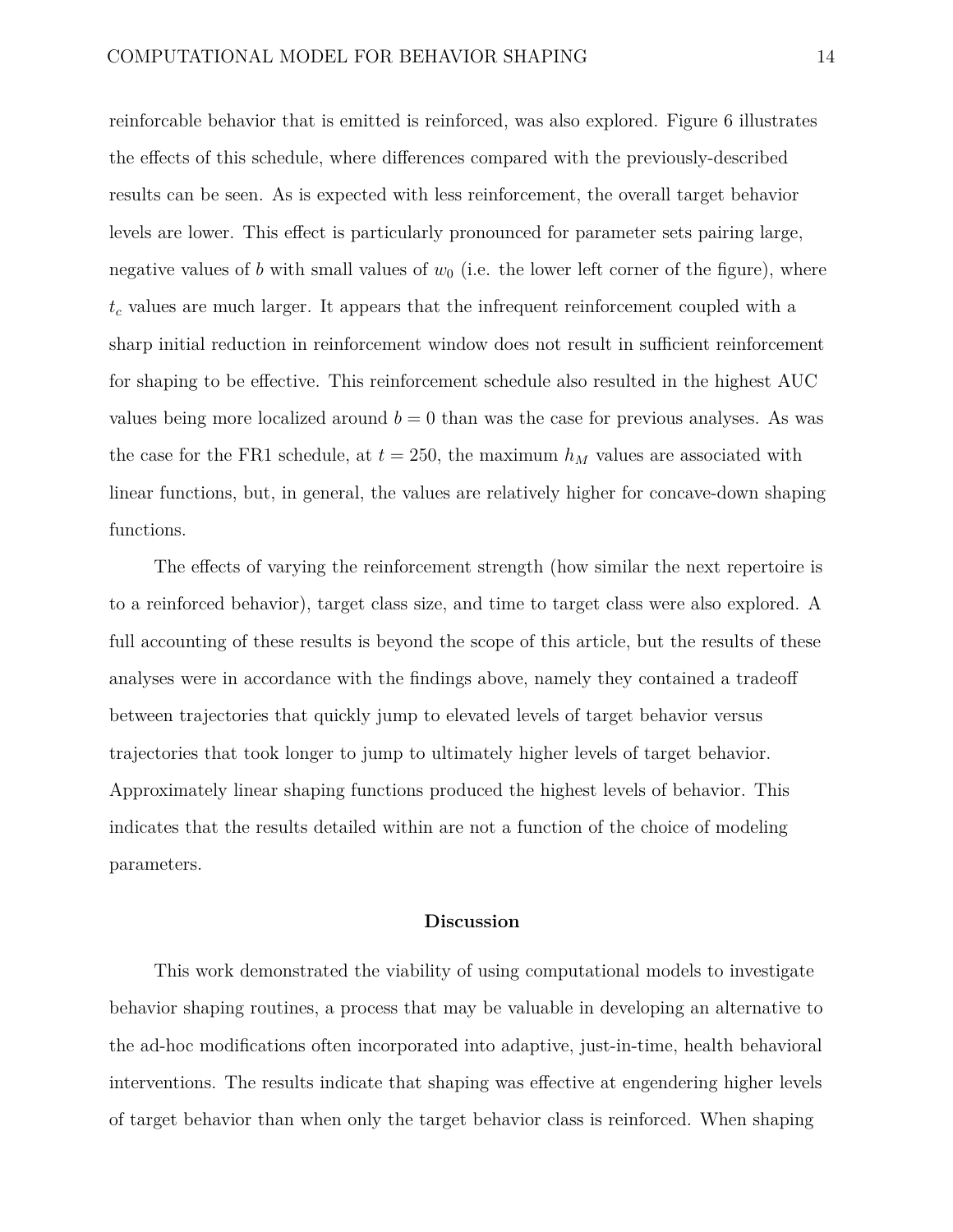target behavior, narrowing the scope of behaviors that are reinforced on a continuous basis rather than at discrete time points, is more effective in producing the target behavior. Within this continuous framework, computational experiments were performed to explore the role of both  $w_0$ , the initial size of the reinforced behavior class, and  $b$ , which determines the concavity of reinforced class narrowing, on the effectiveness of shaping routines. The *b* values were more crucial in arbitrating the ultimate effectiveness of shaping. When considering the total amount of target behavior produced, there were two competing effects to consider: concave-up shaping functions that resulted in the percentage of target behavior quickly jumping to a relatively low asymptotic value **versus** concave-down shaping functions where the percentage of target behavior took a longer period of time to jump to higher asymptotic levels. Approximately linear functions did the best job of managing these two effects and led to the highest levels of target behavior.

There are practical conclusions to be drawn from the results outlined in the previous paragraph. If high levels of target behavior are the chief concern of the shaping system, then either a linear or concave-down shaping function should be used to guide the evolution of reinforcement windows with the latter being appropriate if there it is only possible to reinforce behaviors that are relatively similar to the target behavior, i.e. small  $w_0$ . An example of this scenario is someone training for an athletic competition, where the highest levels of target behavior are desired regardless of the time it takes to reach this goal. As an alternative scenario, consider a target behavior that is defined as the absence of some deleterious behavior, such as cigarette smoking. Shaping routines could be used within a gradual cessation program by informing the scheduling of increasingly longer intervals between prompts designed to support cessation. If a linear or concave-down function is used to guide the shaping, considerable harm could be done during the extended period of low-level target behavior (high levels of smoking). In scenarios like this where it is critical to change the behavior as soon as possible, a concave-up shaping procedure might be preferred. Once the individual has reached a constant level of target behavior that has a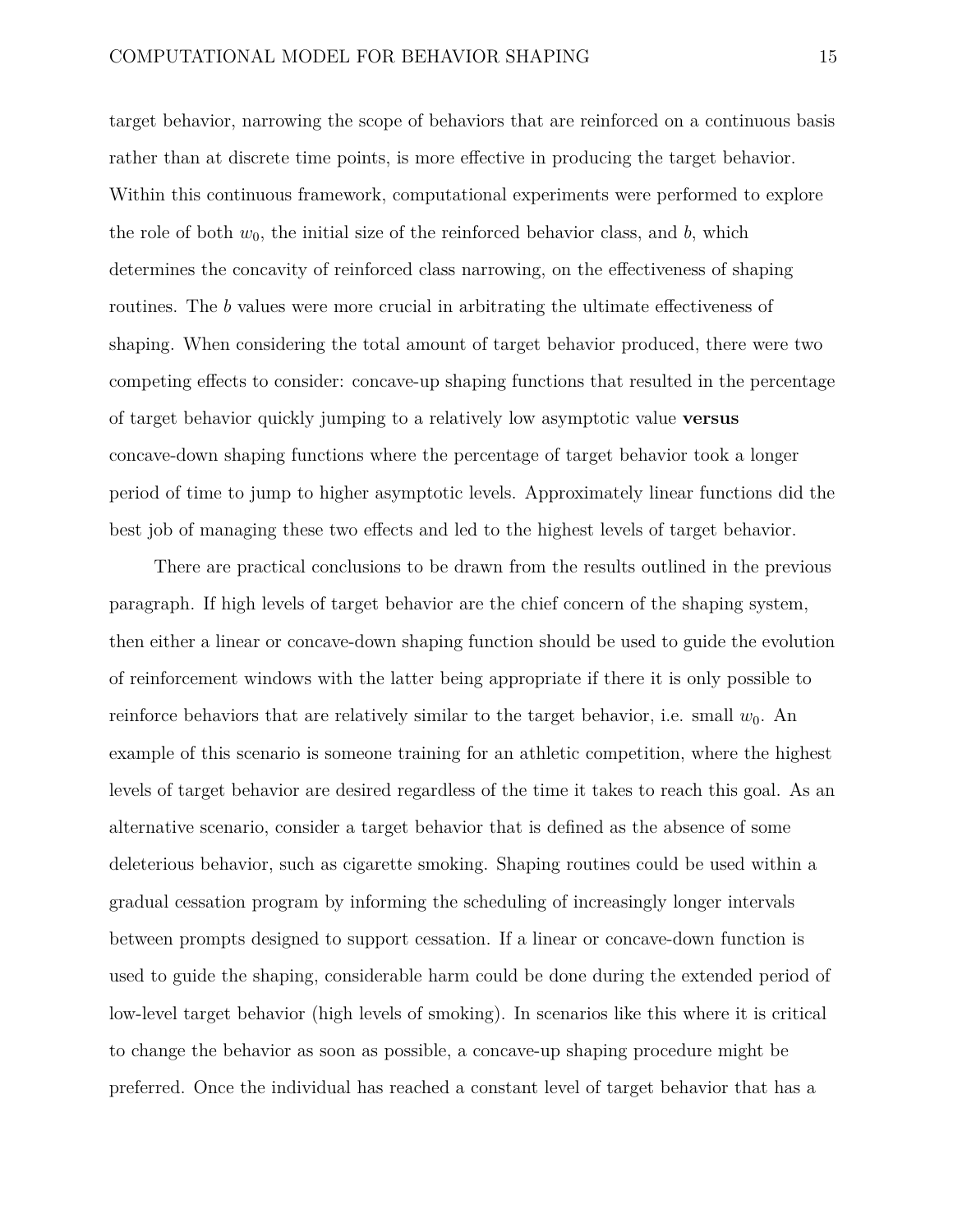sufficiently low risk, the shaping schedule can be transitioned to a linear/concave function that may increase the level (or improve the topography) of targeted behavior even further.

Behavior shaping can be implemented in nearly any domain, but the argument for formalized, automated shaping procedures presented herein requires the use of real-time sensing technology such as accelerometers, particle sensors, and smart outlets. These technologies provide the ability to continually assess an emitted behavior's similarity to a target behavior in order to determine the ideal moment for reinforcement. As an example, our research team recently completed an intervention that used real-time air monitors in homes to discourage secondhand smoke exposure by providing reinforcement when air particle levels stay below a threshold for some extended period of time [28]. These low-particle time intervals represent approximations to the desired behavior of no particle exposure at any time. Shaping would proceed by requiring increasingly large time intervals in order to receive reinforcement. The computational shaping platform in this manuscript represents a tool to investigate the optimal way to expand the duration of intervals required for reinforcement. The intervention model in this example can be replicated in many fields, including the use of accelerometers to shape shorter bouts of sedentary behavior or the use of screen tracking devices to promote less screen time. Each of these interventions can be informed by the computational shaping model, but as discussed in the next paragraph, the translation to real-world scenarios presents complications to be addressed.

The shaping procedures outlined within this report proceed by reinforcing a class of behaviors that are wider than a target class. In the computational model, the similarity between non-target and the target behavior is clearly defined as the difference between two integers. This feature is not easily translated into most real-world scenarios. For instance, while a large  $w_0$  value in  $w(t)$  indicates that behaviors that are quite dissimilar from the target will be reinforced at the outset of the shaping procedure, there is no interpretation as to whether this difference is based on function or topography or how the model would handle very rare, distal approximation to the target. It is not likely that it will be possible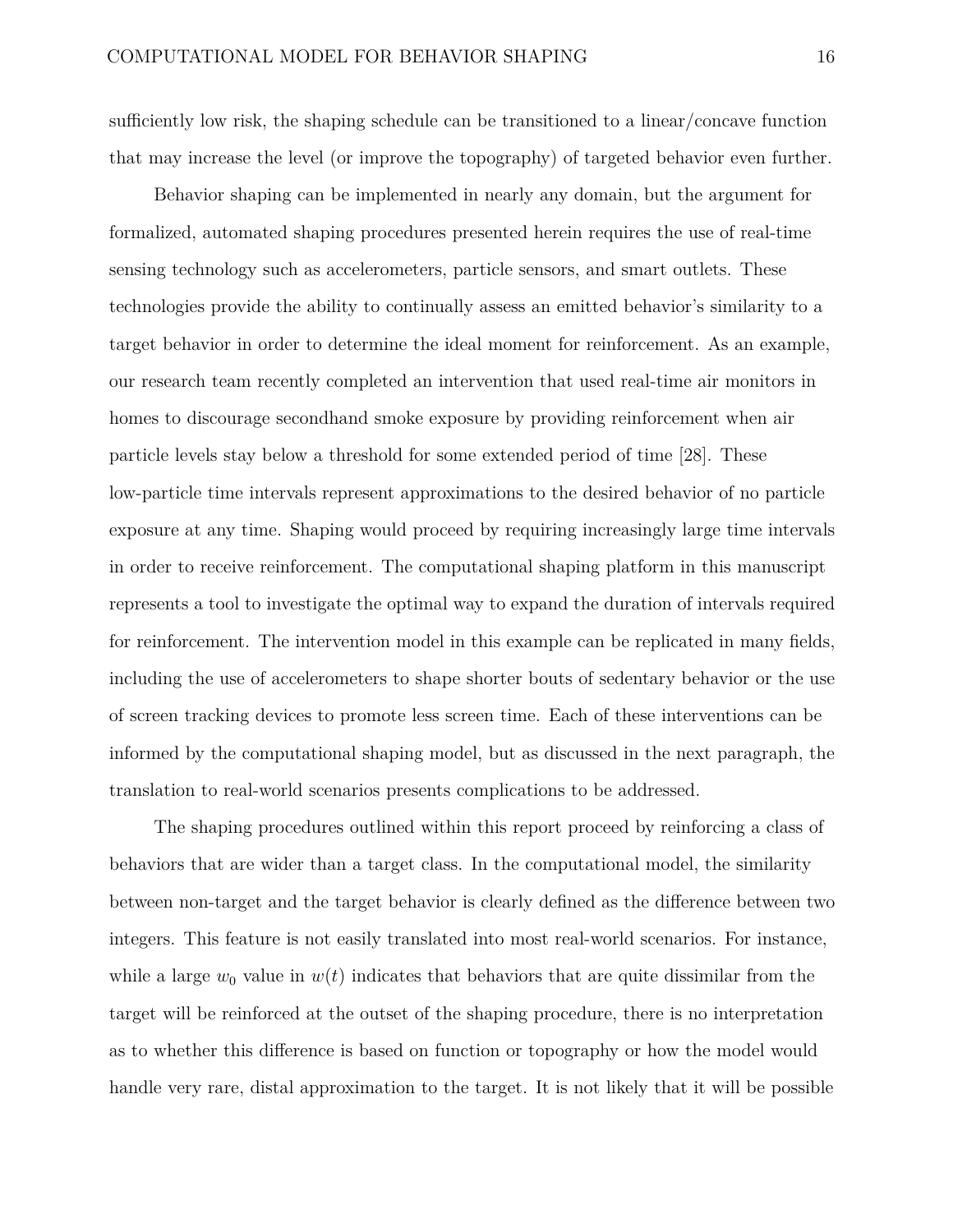to associate a one-to-one correspondence between the model constituents and the components of any material-world models. It has been argued in Ref. [29] though, that this lack of accordance is a feature of many successful models. For example, consider quantum theory where underlying model components do not conform to standard descriptions of space and time and, therefore, do not have an analogue in experimental model components. Rather, consistency across model predictions and experimental findings are sufficient to declare the two systems to be computationally equivalent, making the computational model a suitable platform for investigation. While agreement between McDowell computational model findings and several real-world experiments have been demonstrated (see Table 1), to the best of our knowledge, behavior shaping experiments with continuously-adapted reinforcement criteria have not yet been performed. Laboratory experiments including this feature are currently under development by the authors of this paper and, when performed, they will allow the computational equivalency of the model and real-world findings to be assessed. This will likely increase the interpretability and generalizability of computational results and refine the ability to automatically programming generalizable shaping procedures.

In addition to being compared to real world experiments, the computational modeling can be made more robust by exploring more complex modeling scenarios, such as shaping the extinction rather than the establishment of behavior. More complicated reinforcement schedules can be implemented and the consequences of errors within the shaping routine (e.g., incorrectly reinforcing a behavior that is not eligible for reinforcement) can also be explored. In particular, the use of variable ratio (and interval) reinforcement schedules should be explored since the ultimate goal of public health interventions is to sustain healthy behavior on a long-term basis and variable schedules are known to lead to longer maintenance effects. Whether it is better to implement the shaping routine with a variable schedule or to shape with a continuous schedule and then transition to a variable schedule is an open question to be investigated.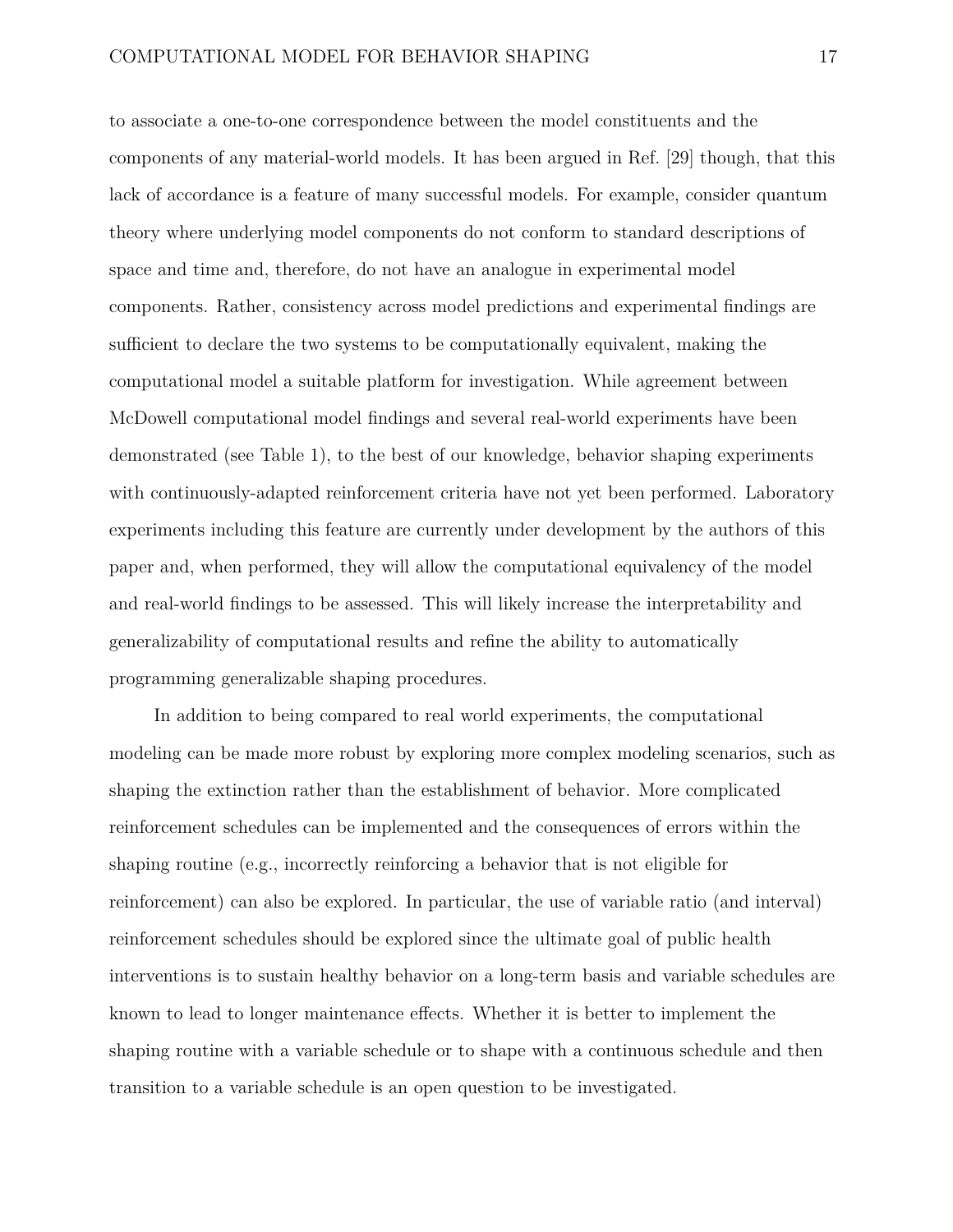A focus on single simulations rather than aggregate results would be more appropriate for comparison to JITAIs. As these features are added and the computational shaping model becomes more rigorous, it will have an increasing potential to serve as a beneficial tool to be used in the design and refinement of JITAIs.

## **Implications**

**Practice:** A computational model of behavior shaping has been developed in order to aid with the formalization and automation of behavior shaping procedures within adaptive behavioral interventions that utilize real-time technology.

**Policy:** Policymakers interested in leveraging real-time sensing technology to automatically personalize behavioral interventions should consider theoretically-rooted intervention adaptation strategies.

**Research:** Further research should be aimed at verifying computational model outcomes with real-world experiments.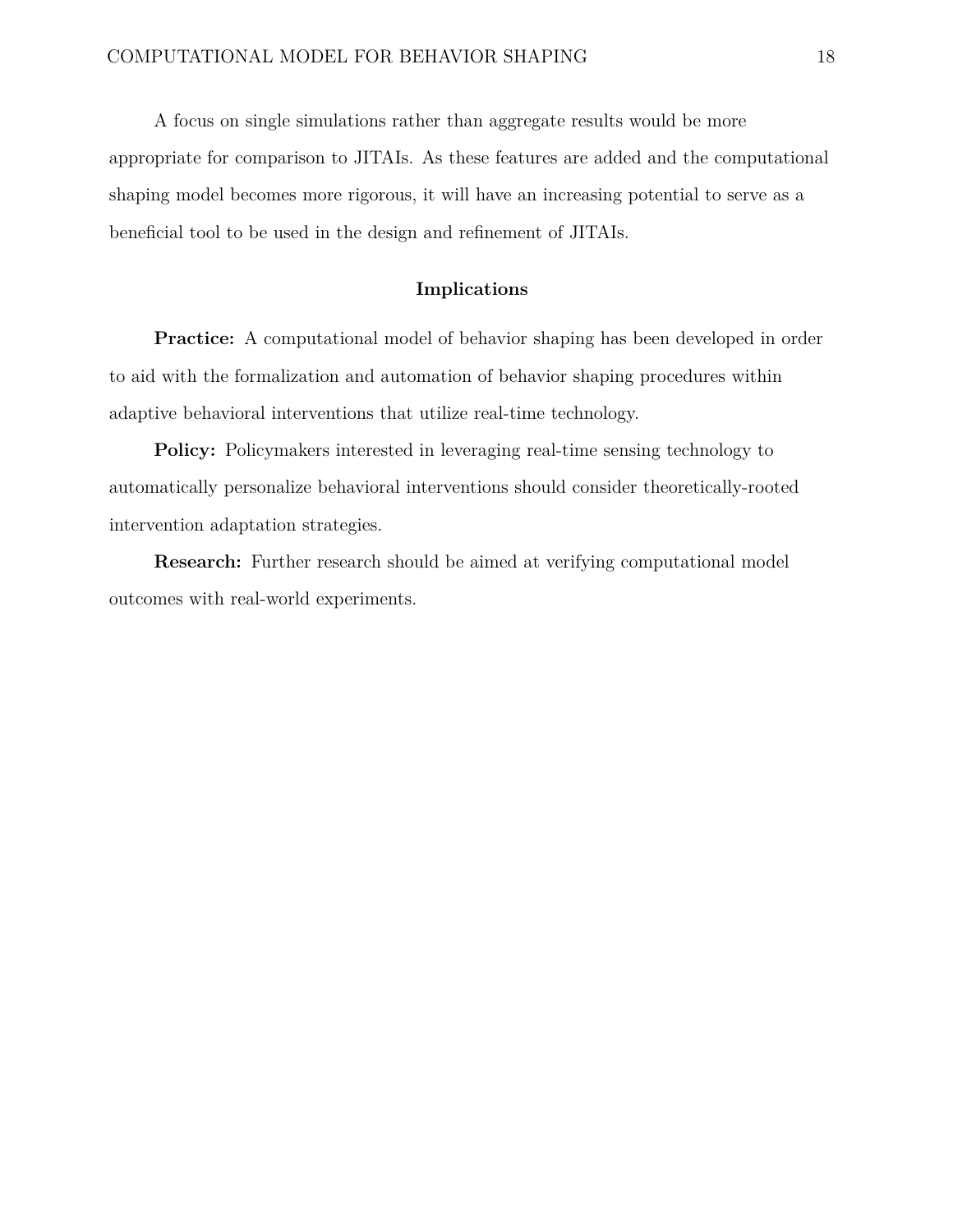## References

- 1 Danaei, G, Ding, E L, Mozaffarian, D, et al. The preventable causes of death in the United States: comparative risk assessment of dietary, lifestyle, and metabolic risk factors. PLoS Med. 2009; 6: e1000058.
- 2 Mokdad, A H, Marks, J S, Stroup, D F, and Gerberding, J L. Actual causes of death in the United States, 2000. Jama. 2004; 291: 1238–1245.
- 3 Wu, S, Powers, S, Zhu, W, and Hannun, Y A. Substantial contribution of extrinsic risk factors to cancer development. Nature. 2016; 529: 43–47.
- 4 Glanz, K and Bishop, D B. The role of behavioral science theory in development and implementation of public health interventions. Annual review of public health. 2010; 31: 399–418.
- 5 Nahum-Shani, I, Hekler, E B, and Spruijt-Metz, D. Building health behavior models to guide the development of just-in-time adaptive interventions: A pragmatic framework. Health Psychology. 2015; 34: 1209.
- 6 Spruijt-Metz, D, Hekler, E, Saranummi, N, et al. Building new computational models to support health behavior change and maintenance: new opportunities in behavioral research. Translational behavioral medicine. 2015; 5: 335–346.
- 7 Adams, M A, Sallis, J F, Norman, G J, Hovell, M F, Hekler, E B, and Perata, E. An adaptive physical activity intervention for overweight adults: a randomized controlled trial. PloS one. 2013; 8.
- 8 Reeder, B, Meyer, E, Lazar, A, Chaudhuri, S, Thompson, H J, and Demiris, G. Framing the evidence for health smart homes and home-based consumer health technologies as a public health intervention for independent aging: A systematic review. International journal of medical informatics. 2013; 82: 565–579.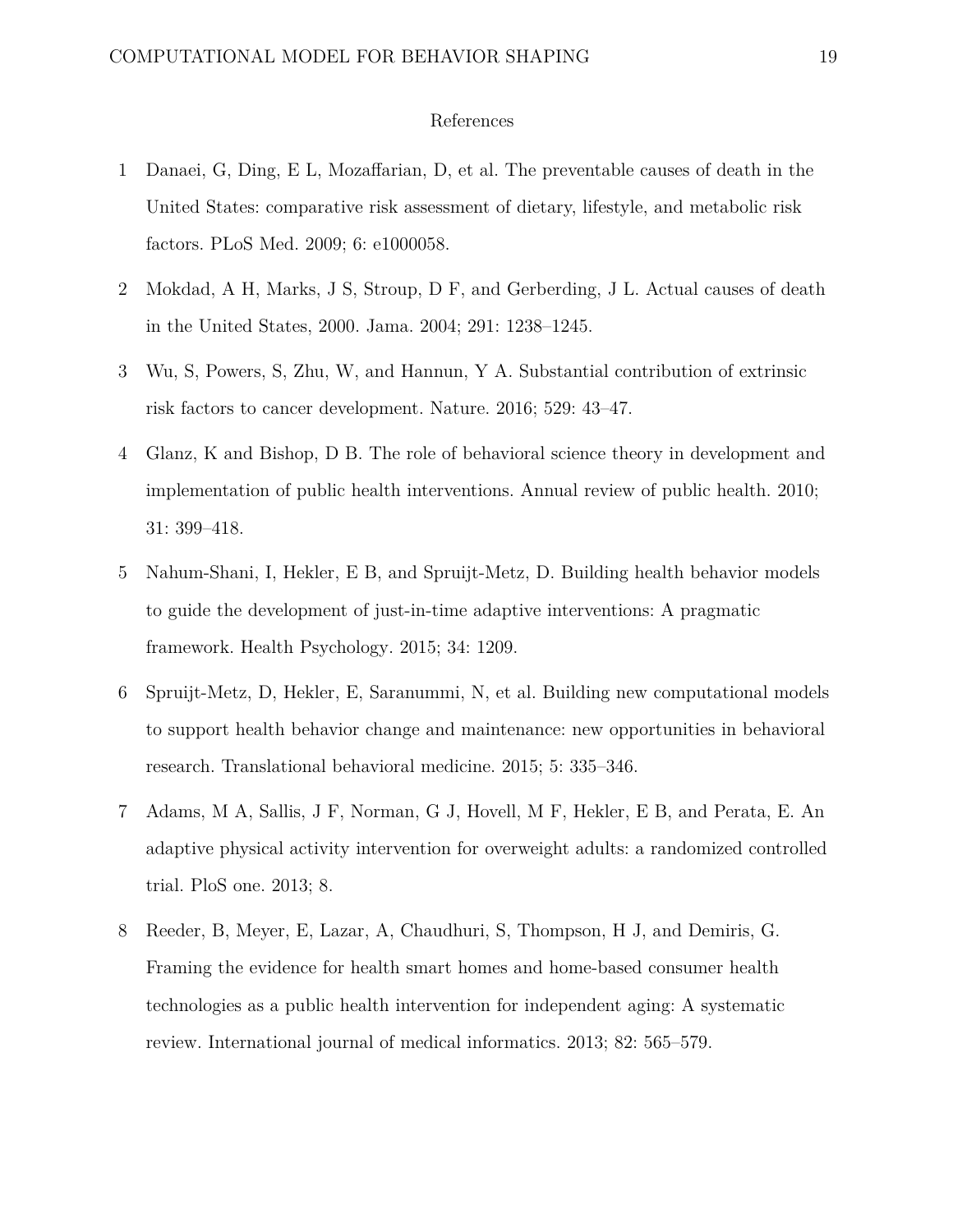- 9 Pellowski, J A, Kalichman, S C, White, D, Amaral, C M, Hoyt, G, and Kalichman, M O. Real-time medication adherence monitoring intervention: test of concept in people living with HIV infection. The Journal of the Association of Nurses in AIDS Care: JANAC. 2013; 25: 646–651.
- 10 Rovniak, L S, Hovell, M F, Wojcik, J R, Winett, R A, and Martinez-Donate, A P. Enhancing theoretical fidelity: an e-mail-based walking program demonstration. American Journal of Health Promotion. 2005; 20: 85–95.
- 11 Riley, W T, Rivera, D E, Atienza, A A, Nilsen, W, Allison, S M, and Mermelstein, R. Health behavior models in the age of mobile interventions: are our theories up to the task? Translational behavioral medicine. 2011; 1: 53–71.
- 12 Cooper, J, Heron, T, and Heward, W. Applied Behavior Analysis. Always learning. Pearson Education, Limited, 2013.
- 13 Nakajima, T, Lehdonvirta, V, Tokunaga, E, and Kimura, H. Reflecting human behavior to motivate desirable lifestyle. Proceedings of the 7th ACM conference on Designing interactive systems. ACM. 2008: 405–414.
- 14 Taub, E, Crago, J E, Burgio, L D, et al. An operant approach to rehabilitation medicine: overcoming learned nonuse by shaping. Journal of the experimental analysis of behavior. 1994; 61: 281–293.
- 15 Hoist, A and Ek, L. Effect of systematized 'behavior shaping' on acceptance of dental treatment in children. Community dentistry and oral epidemiology. 1988; 16: 349–355.
- 16 Dawson, C, Rick, A, Seaman, J, and Waters, T. Traffic shaping of cellular service consumption through modification of consumer behavior encouraged by cell-based pricing advantages. US Patent 7,328,001. Feb. 2008.
- 17 Corbett, B A, Gunther, J R, Comins, D, et al. Brief report: theatre as therapy for children with autism spectrum disorder. Journal of autism and developmental disorders. 2011; 41: 505–511.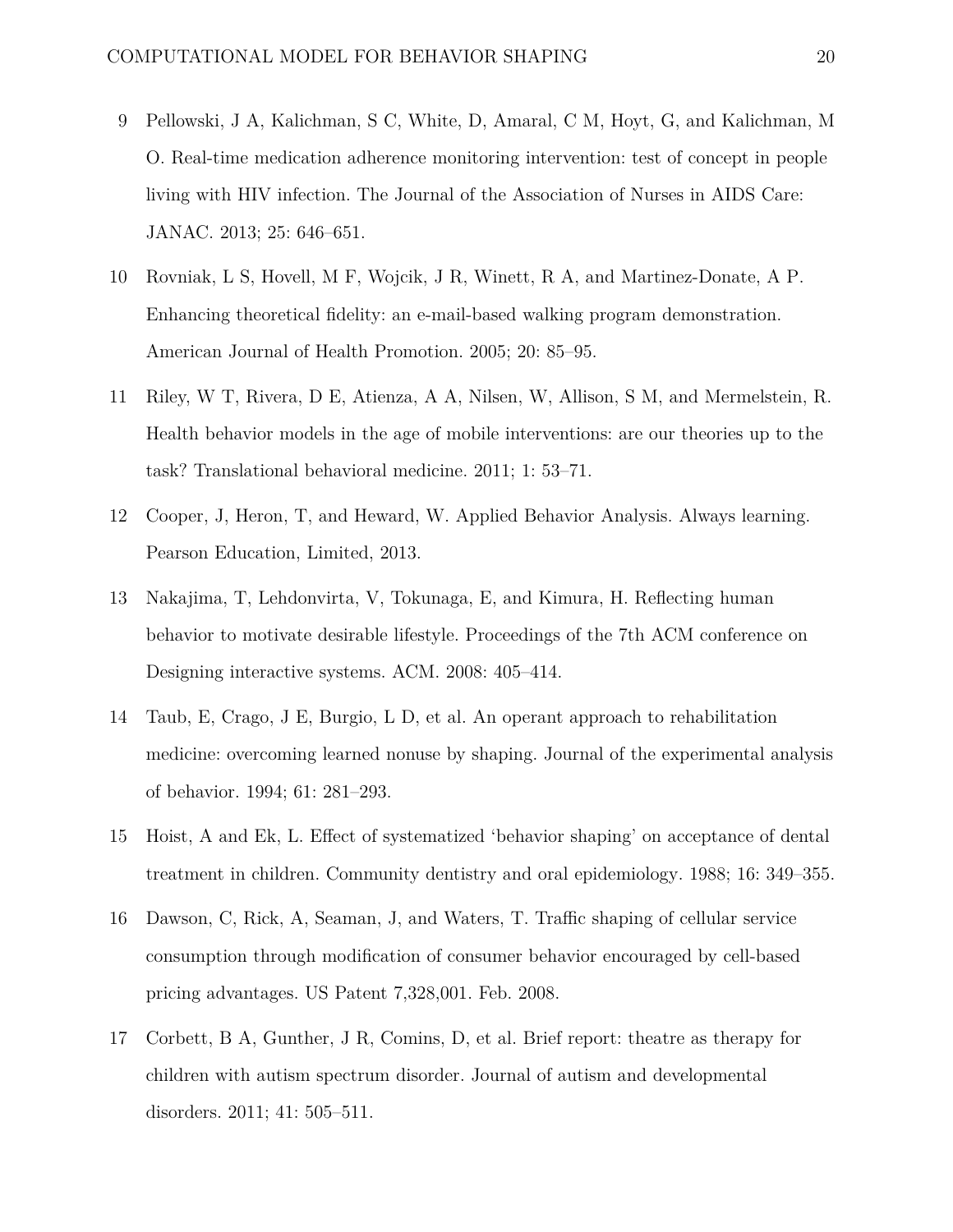- 18 Kroeger, K and Sorensen-Burnworth, R. Toilet training individuals with autism and other developmental disabilities: A critical review. Research in Autism Spectrum Disorders. 2009; 3: 607–618.
- 19 Gutbrod, T. "Evaluating the Efficacy of Shaping with a Percentile Schedule of Reinforcement to Increase Duration of Sustained interaction in Children Diagnosed with Autism." PhD thesis. University of South Florida, 2014.
- 20 Greczek, J, Kaszubski, E, Atrash, A, and Mataric, M. Graded cueing feedback in robot-mediated imitation practice for children with autism spectrum disorders. Robot and Human Interactive Communication, 2014 RO-MAN: The 23rd IEEE International Symposium on. IEEE. 2014: 561–566.
- 21 Randlov, J and Alstrom, P. Learning to Drive a Bicycle Using Reinforcement Learning and Shaping. ICML. Vol. 98. Citeseer. 1998: 463–471.
- 22 Konidaris, G and Barto, A. Autonomous shaping: Knowledge transfer in reinforcement learning. Proceedings of the 23rd international conference on Machine learning. ACM. 2006: 489–496.
- 23 Dorigo, M and Colombetti, M. Robot shaping: Developing autonomous agents through learning. Artificial intelligence. 1994; 71: 321–370.
- 24 Mataric, M J. Reward functions for accelerated learning. Machine Learning: Proceedings of the Eleventh international conference. 1994: 181–189.
- 25 McDowell, J. A computational model of selection by consequences. Journal of the Experimental Analysis of Behavior. 2004; 81: 297–317.
- 26 Walsh, M M and Anderson, J R. Navigating complex decision spaces: Problems and paradigms in sequential choice. Psychological bulletin. 2014; 140: 466.
- 27 Skinner, B F. The behavior of organisms: an experimental analysis. Appleton-Century, 1938.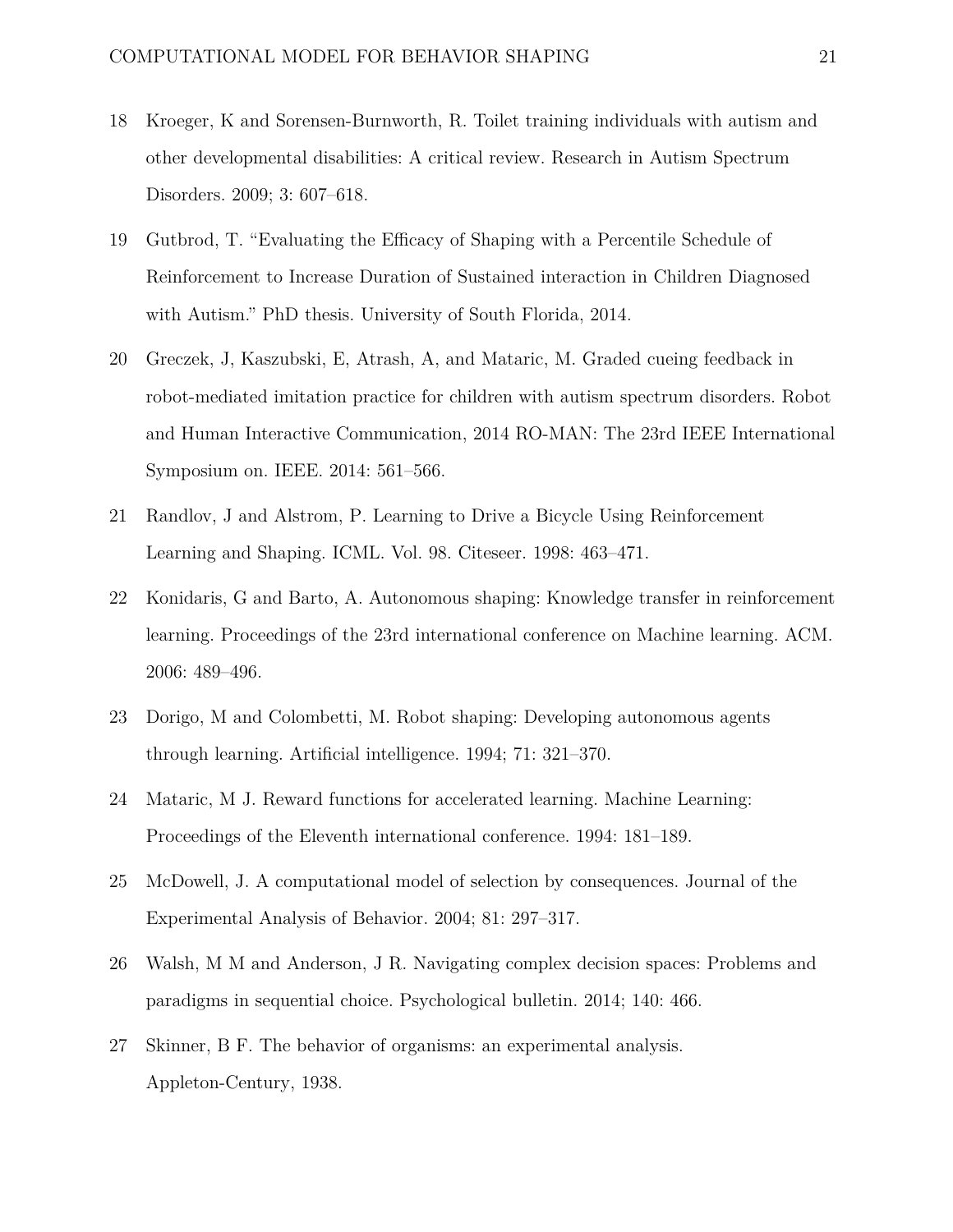- 28 Hovell, M F. NIH/NHLBI Grant: Innovation for Smoke-Free Homes: Real-Time Feedback (R01 HL103684-05). 2011.
- 29 McDowell, J. Representations of complexity: how nature appears in our theories. The Behavior Analyst. 2013; 36: 345–359.
- 30 Moler, C. Matrix computation on distributed memory multiprocessors. Hypercube Multiprocessors. 1986; 86: 181–195.
- 31 McDowell, J, Caron, M L, Kulubekova, S, and Berg, J P. A computational theory of selection by consequences applied to concurrent schedules. Journal of the Experimental Analysis of Behavior. 2008; 90: 387–403.
- 32 McDowell, J, Popa, A, and Calvin, N T. Selection dynamics in joint matching to rate and magnitude of reinforcement. Journal of the experimental analysis of behavior. 2012; 98: 199–212.
- 33 Popa, A and McDowell, J. The effect of Hamming distances in a computational model of selection by consequences. Behavioural processes. 2010; 84: 428–434.
- 34 Kulubekova, S and McDowell, J J. Computational model of selection by consequences: patterns of preference change on concurrent schedules. Journal of the experimental analysis of behavior. 2013; 100: 147–164.
- 35 Kulubekova, S and McDowell, J. A computational model of selection by consequences: Log survivor plots. Behavioural Processes. 2008; 78: 291–296.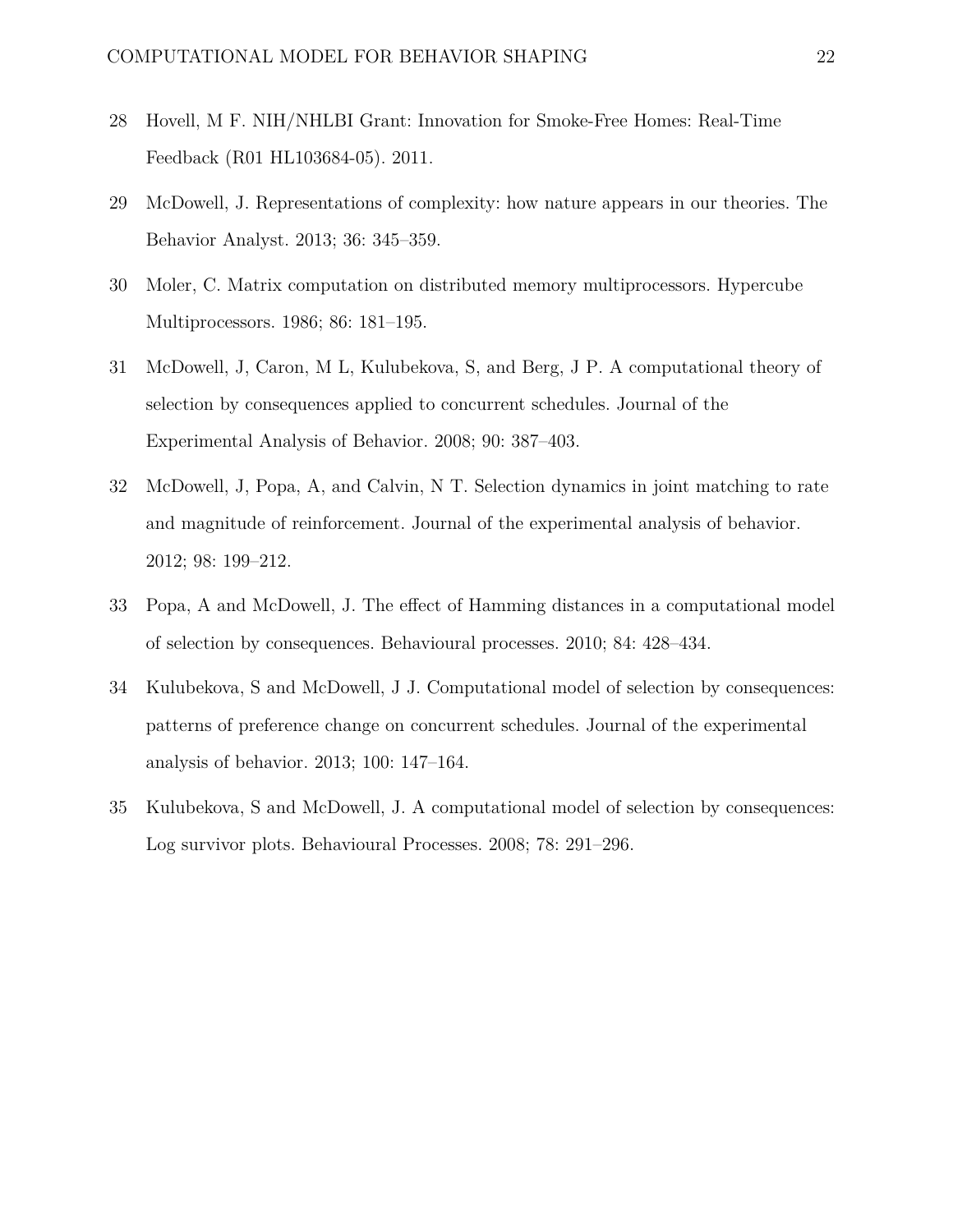The computational model begins by randomly selecting a repertoire of 100 behaviors from the 1,001 possibilities and grouping them by their respective classes. The probability that a particular class of behaviors is emitted is defined as the proportion of total behaviors within the repertoire that correspond to this class. Based on these probabilities, a class of behavior is randomly chosen to be emitted and a specific behavior in the repertoire from this class is randomly selected. If the selected behavior is from the target class, a reinforcement schedule is consulted to determine whether this behavior is reinforced. Any behavior that is to be reinforced is characterized as "fit" and the fitness of the other behaviors in the repertoire is based on their similarity (distance) to the reinforced behavior. The fitness metric is used to select 100 "parent" behaviors that will generate the behavior repertoire at the next time step with preferential selection given to behaviors that are most similar to the behavior that is being reinforced. The relationship between a behavior's fitness and the likelihood of its selection as a parent behavior is governed by a *parental fitness function*, which can be any function that assigns higher probabilities to smaller distances. The analyses in this report used the exponential parental fitness function developed in Ref. [25] as follows. Let  $p(x) = re^{-rx}$  be the probability of reinforcing a fitness value of *x* for  $x \in [0, \infty)$ . The mean is calculated as  $\mu \equiv \int_0^\infty x p(x) \ dx = \frac{1}{r}$ <sup>1</sup>/<sub>*r*</sub>. This relationship implies  $r = \frac{1}{\mu}$  making the cumulative density  $P(x) = 1 - e^{-\frac{1}{\mu}x}$ . Using this function, inverse transform sampling is used to select a value at random from this distribution. The fitnesses of the current behavioral repertoire are searched for a match and if one does not exist, a new random value is generated. This process continues until 100 parent behaviors have been selected.  $\mu$ , the mean, is the only value required to parameterize this procedure. If the reinforcement schedule indicates that reinforcement is not available or if the emitted behavior is not from the target class, then rather than using the procedure described above, 100 parent behaviors are selected at random from the repertoire.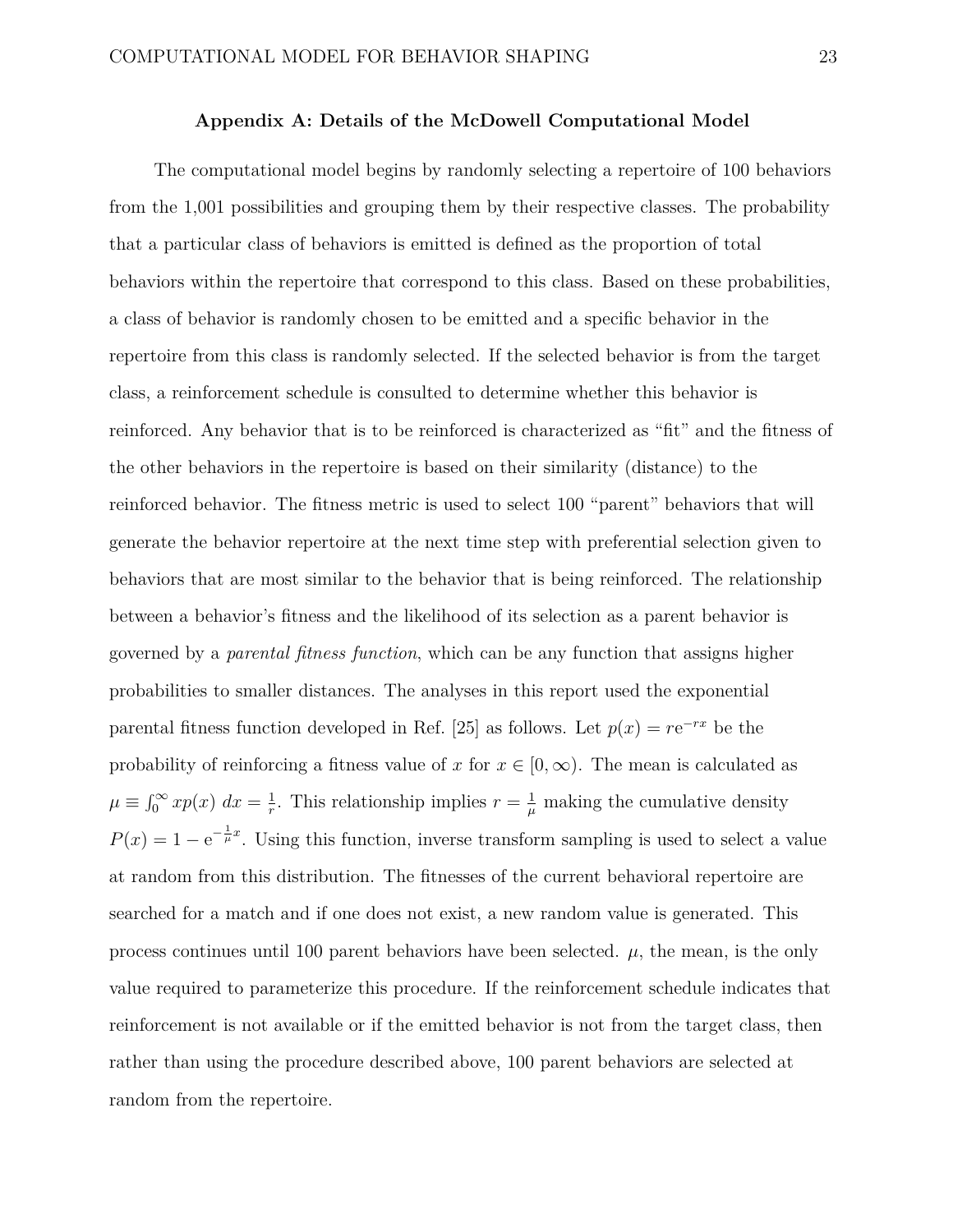Each of selected parents is "cloned" to generate the behavior repertoire at the next time step. In the original McDowell model, parent behaviors were "mated" via a bitwise, binary procedure rather than cloned, but diagnostic analyses revealed biases within this procedure that were not present with cloning. Cloning proceeds by considering a collection of Gaussian distributions with a mean set equal to each of the parent behaviors. The standard deviation of these distributions, a free parameter of the system, was set equal to 2 and one new behavior for the next repertoire was then selected from each one of these distributions. A certain percentage of this new generation of behaviors are selected at random for mutation, which is also done by considering a Gaussian distribution, with mean set equal to integer representation of the behavior to be mutated and some standard deviation as a parameter of the system. For the analyses presented herein, a proportion of 0.01 behaviors in the new repertoire were selected, at random, for mutation and the standard deviation was 2.5. For both of the cloning and mutating steps, all calculations are performed using modulo-1,001 arithmetic so that all behaviors are guaranteed to fall within [0,1000]. Once the mutation has occurred, the behavior repertoire at the next time-step has been completely determined and the probability that a particular class will be emitted is updated accordingly as the proportion of total behaviors in this new repertoire that belong to each class. The process then repeats. Table 2 details each of the parameters in the system and default values, if appropriate.

All model simulations were performed in MATLAB R2012b. The model has a stochastic feature to it so when assessing results it is important to consider outcomes that are averaged over many runs. Due to the dimensionality of the parameter space that was explored, this was a computationally demanding requirement. However, because the runs are not dependent on each other, the computations are "embarrassingly parallel" [30]. To take advantage of this feature, the runs were executed using Matlab's built-in parallel parfor loops. A batch script was created that allowed multiple, parallelized simulations to be run simultaneously on different nodes within a cluster.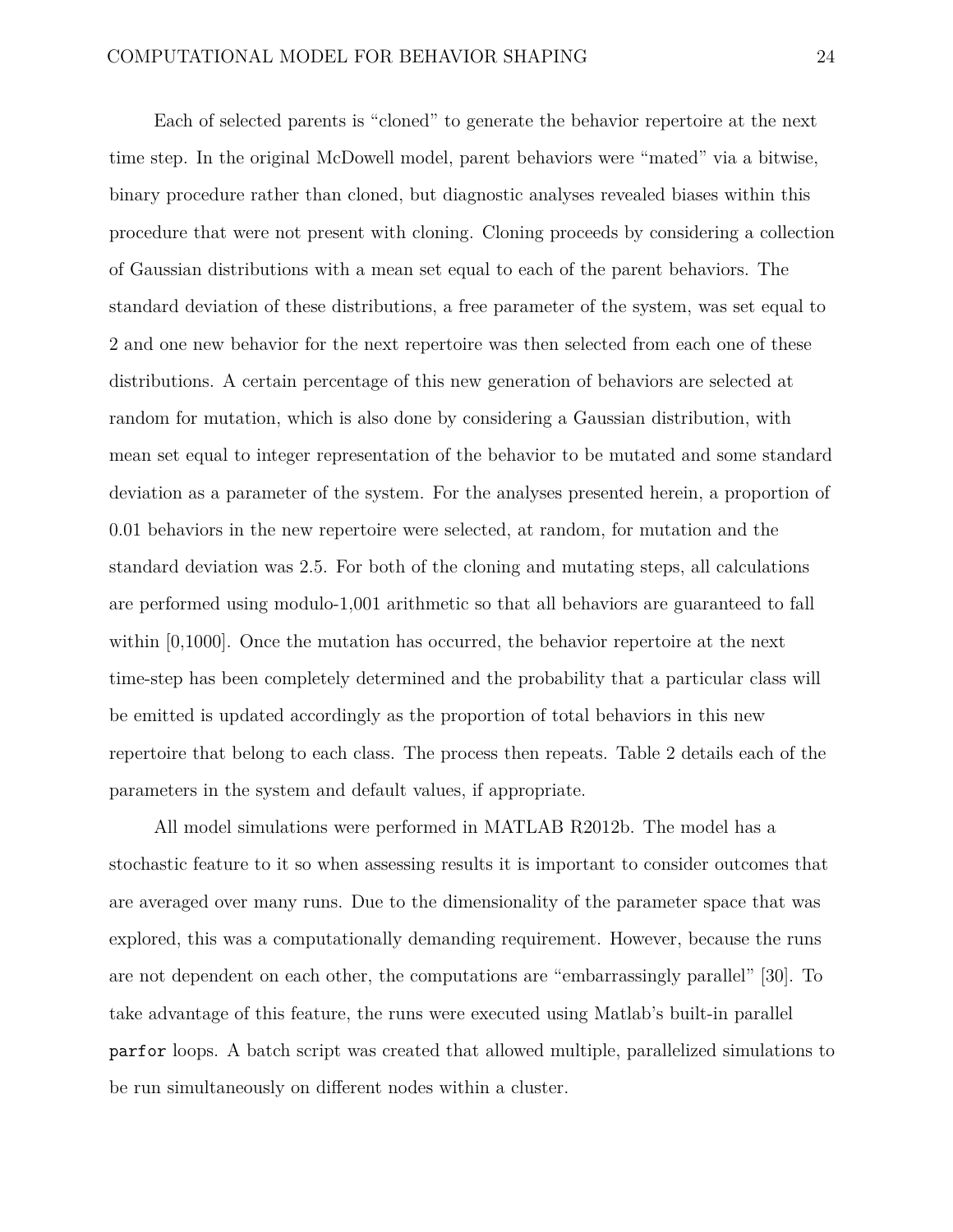| Study           | Finding                                                               |  |
|-----------------|-----------------------------------------------------------------------|--|
| Ref. [25]       | Consistency with the law of effect.                                   |  |
| Ref. [31]       | Consistency with the power-function matching equation.                |  |
| Ref. [32]       | Consistency with an extension of the power-function matching equation |  |
|                 | that considers reinforcement magnitude.                               |  |
| Ref. [33]       | Demonstrated the effect of change over delays when switching between  |  |
|                 | reinforcement schedules.                                              |  |
| Ref. [34]       | Changing response preference based on concurrent reinforcement sched- |  |
|                 | ules.                                                                 |  |
| Ref. [35]<br>1. | Consistency with known inter-response time distributions.             |  |

Table  $\overline{1}$ 

*Summary of previous findings from computational model.*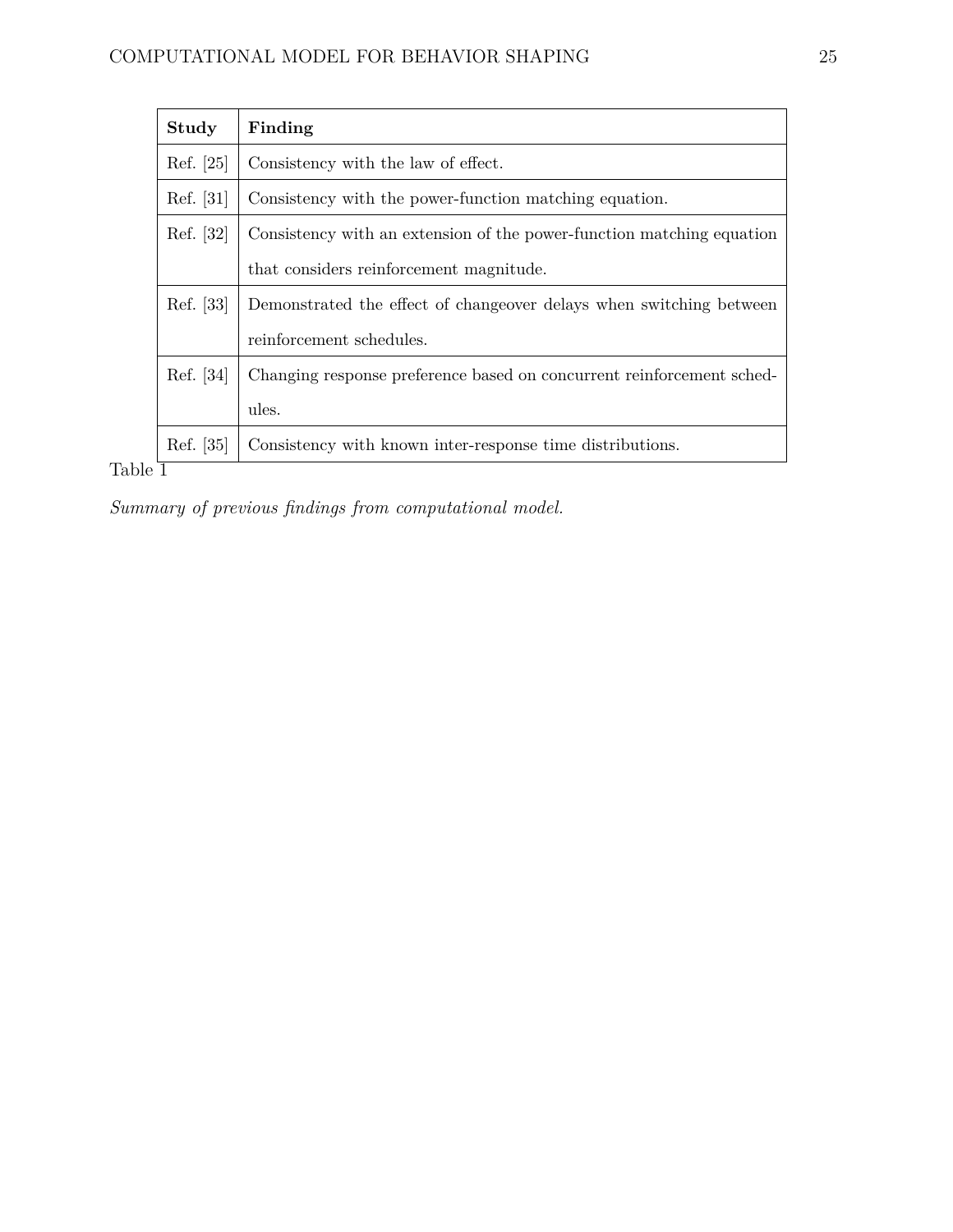| Variable                                       | Symbol | Value                       |  |
|------------------------------------------------|--------|-----------------------------|--|
| Computational Model                            |        |                             |  |
| Range of Behaviors                             |        | [0,1000]                    |  |
| Target Behavior Class                          |        | $[495 - 505]$               |  |
| Number of Behaviors in Repertoire              |        | 100                         |  |
| Fitness Function Mean (Reinforcement Strength) | $\mu$  | 5                           |  |
| Cloning Std. Dev.                              |        | $\mathcal{D}_{\mathcal{L}}$ |  |
| Proportion Mutated                             |        | 0.01                        |  |
| Mutation Std. Dev.                             |        | 2.5                         |  |

Table 2

*Variable definitions and default values used for all simulations, unless otherwise noted.*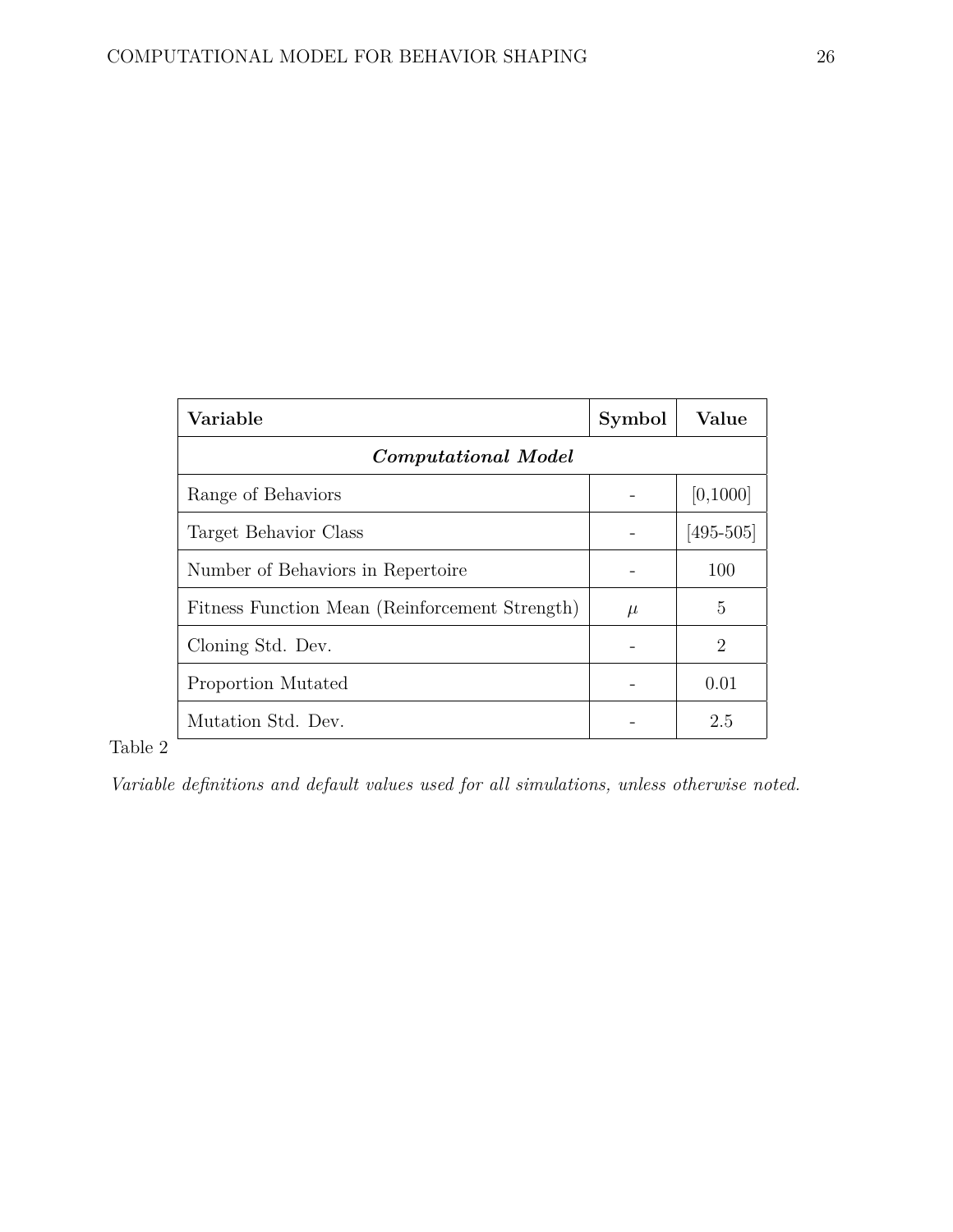

*Figure 1* . Panel i): Behavior shaping schematic. Panel ii): McDowell computational model flowchart.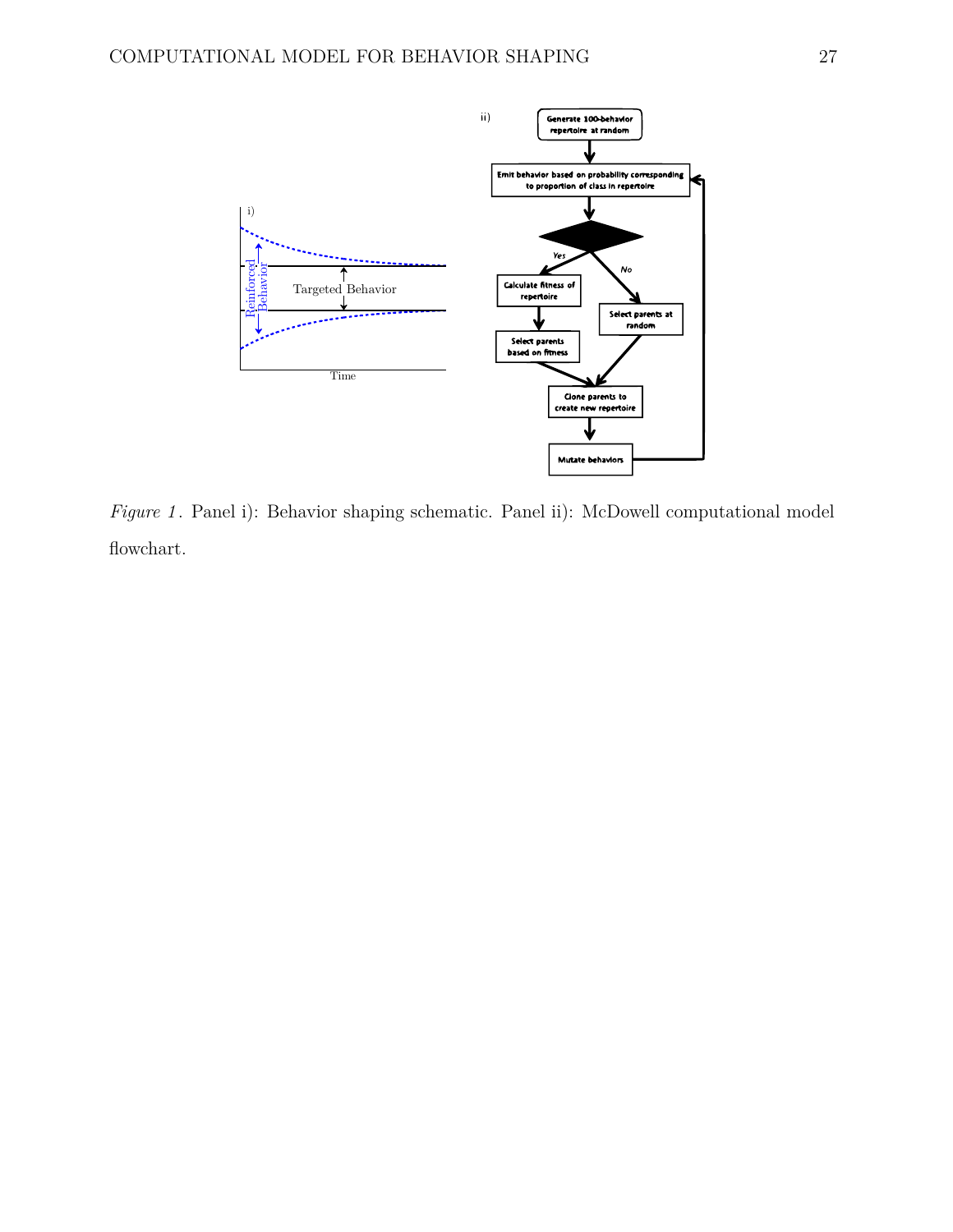

*Figure 2*. Panels i)-vi) illustrate step  $w(t)$  functions for discrete shaping and panel vii) illustrates and analytic results for each function.



*Figure 3*. Panel i): Qualitative shapes for the shaping function described by Eq. (1) for different values of *b*. *wc*, depicted as the horizontal line represents the width of the target class. Panel ii): The  $w(t)$  functions with optimal parameters at time  $t = 100$ , 200 and 250 for the FR1 simulations outlined in the text. The largest area under the curve of the target behavior trajectories (see next section) was used to determine which parameters were optimal.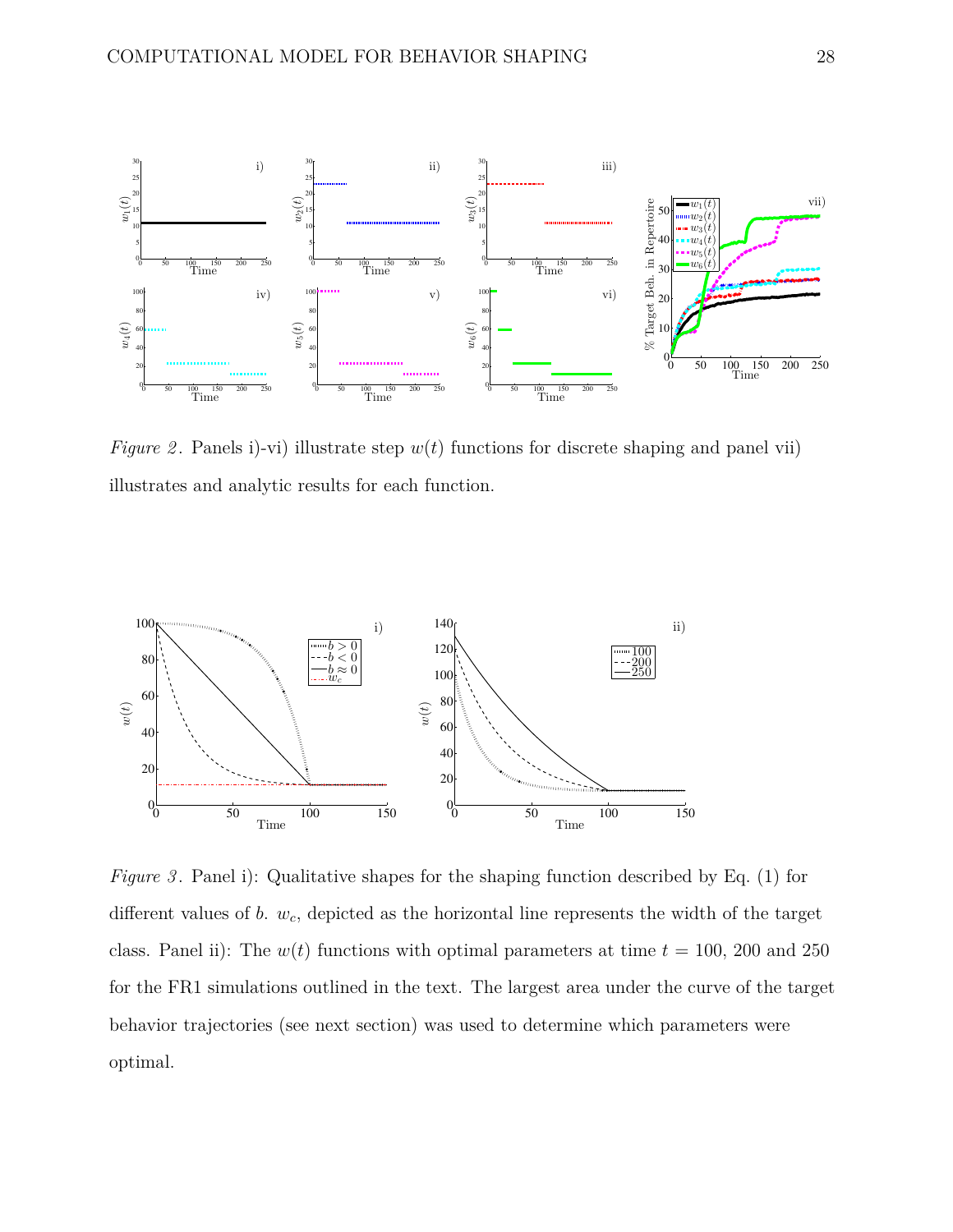

illustrates the level of target behavior with respect to time and panel ii) illustrates *tc*, the time required for the targeted reinforcement to reach a level of 15, for all  $(b, w_0) \in B \times W$ , where *b* is the concavity and  $w_0$ is the initial value of the shaping function  $w(t)$ . Panels iii) and iv) illustrate the maximum height  $(h_M)$ and the area under the curve (AUC) for all combinations of parameters calculated at  $t = 100$ . Panels v) and vi) are a recalculation of the results in Panels iii) and iv), but with the metrics calculated at  $t = 250$ rather than  $t = t_f$ . All results are averaged over 5,000 simulations.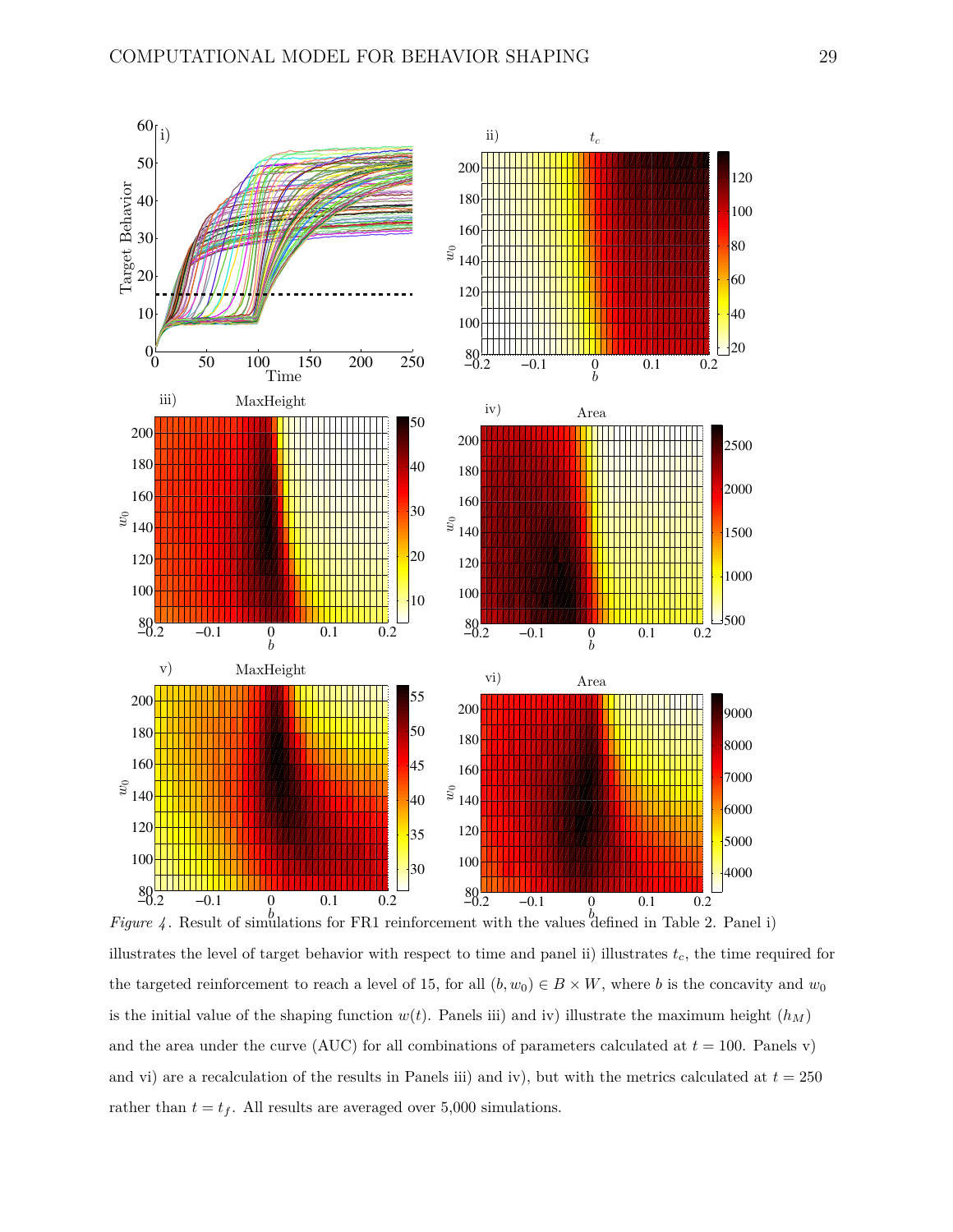

*Figure 5* . Target behavior trajectories for simulations with parameters in Table 2 with no shaping routine. Each line represents fixing a certain proportion of the initial repertoire with behaviors from the target class, rather than choosing the initial repertoire randomly as is the case with other simulations.